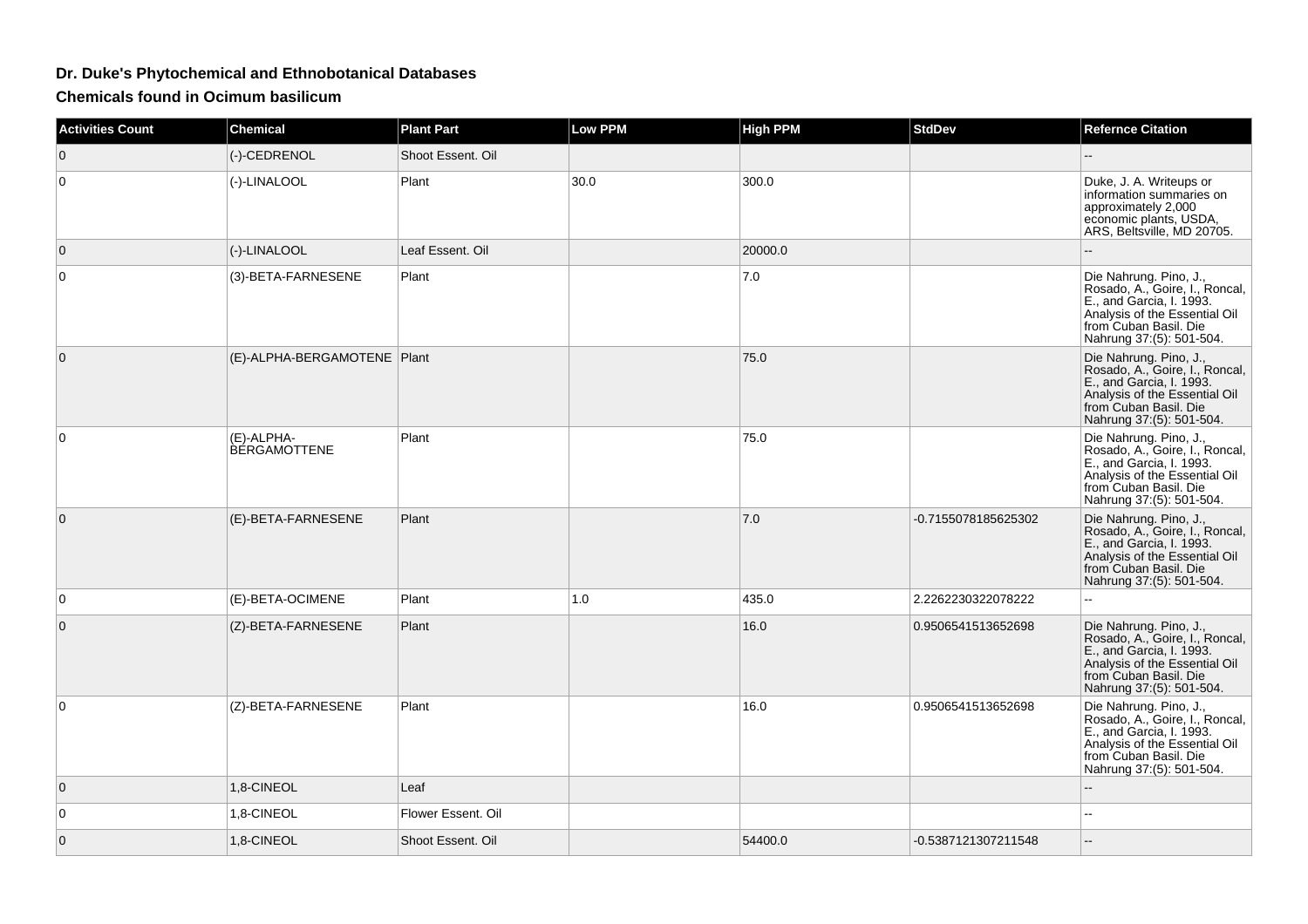| <b>Activities Count</b> | <b>Chemical</b>                                  | <b>Plant Part</b>    | Low PPM | <b>High PPM</b> | <b>StdDev</b>        | <b>Refernce Citation</b>                                                                                                                                                   |
|-------------------------|--------------------------------------------------|----------------------|---------|-----------------|----------------------|----------------------------------------------------------------------------------------------------------------------------------------------------------------------------|
| $\mathbf 0$             | 1,8-CINEOL                                       | Leaf Essent. Oil     | 5000.0  | 100000.0        | -0.19227395568102532 | L.                                                                                                                                                                         |
| $\overline{0}$          | 1,8-CINEOL                                       | <b>Essential Oil</b> | 33700.0 | 77600.0         | -0.1052841403773199  |                                                                                                                                                                            |
| 67                      | 1,8-CINEOLE                                      | Plant                |         | 135.0           | -0.5237695990512106  | Die Nahrung. Pino, J.,<br>Rosado, A., Goire, I., Roncal,<br>E., and Garcia, I. 1993.<br>Analysis of the Essential Oil<br>from Cuban Basil. Die<br>Nahrung 37:(5): 501-504. |
| 67                      | 1,8-CINEOLE                                      | Plant                |         | 135.0           | -0.5237695990512106  | Die Nahrung. Pino, J.,<br>Rosado, A., Goire, I., Roncal,<br>E., and Garcia, I. 1993.<br>Analysis of the Essential Oil<br>from Cuban Basil. Die<br>Nahrung 37:(5): 501-504. |
| $\mathbf 0$             | $1-EPI-$<br>BICYCLOSESQUIPHELLAN<br><b>DRENE</b> | <b>Essential Oil</b> |         |                 |                      |                                                                                                                                                                            |
| $\mathbf 0$             | $1-EPI-$<br>BICYCLOSESQUIPHELLAN<br><b>DRENE</b> | Leaf Essent. Oil     |         |                 |                      |                                                                                                                                                                            |
| $\mathbf 0$             | $1-EPI-$<br>BICYCLOSESQUIPHELLAN<br><b>DRENE</b> | Plant                |         |                 |                      | J.S. Glasby Dict.Pls<br>Containing 2ndary<br>Metabolite. 1991.                                                                                                             |
| $\overline{0}$          | 1-OCTEN-3-OL                                     | Plant                |         |                 |                      |                                                                                                                                                                            |
| $\mathbf 0$             | 2-EPI-ALPHA-CEDRENE                              | Plant                |         |                 |                      |                                                                                                                                                                            |
| $\mathbf 0$             | 2-ETHYL-FURAN                                    | Shoot Essent. Oil    |         | 100.0           |                      |                                                                                                                                                                            |
| $\mathbf 0$             | 3-METHYL-BUTAN-1-AL                              | Shoot Essent. Oil    |         | 100.0           |                      |                                                                                                                                                                            |
| $\mathbf 0$             | 3-OCTANONE                                       | Plant                |         |                 |                      |                                                                                                                                                                            |
| 0                       | 3-OCTANONE                                       | Leaf                 |         |                 |                      | Leung, A. Y. and Foster, S.<br>1995. Encyclopedia of<br>Common Natural Ingredients<br>2nd Ed. John Wiley & Sons,<br>New York. 649 pp.                                      |
| $\overline{0}$          | 5,10(15)-CADINEN-4-OL                            | Plant                |         | 1.0             |                      | Die Nahrung. Pino, J.,<br>Rosado, A., Goire, I., Roncal,<br>E., and Garcia, I. 1993.<br>Analysis of the Essential Oil<br>from Cuban Basil. Die<br>Nahrung 37:(5): 501-504. |
| $\mathbf 0$             | 5,10(15)-CADINEN-4-OL                            | Plant                |         | 1.0             |                      | Die Nahrung. Pino, J.,<br>Rosado, A., Goire, I., Roncal,<br>E., and Garcia, I. 1993.<br>Analysis of the Essential Oil<br>from Cuban Basil. Die<br>Nahrung 37:(5): 501-504. |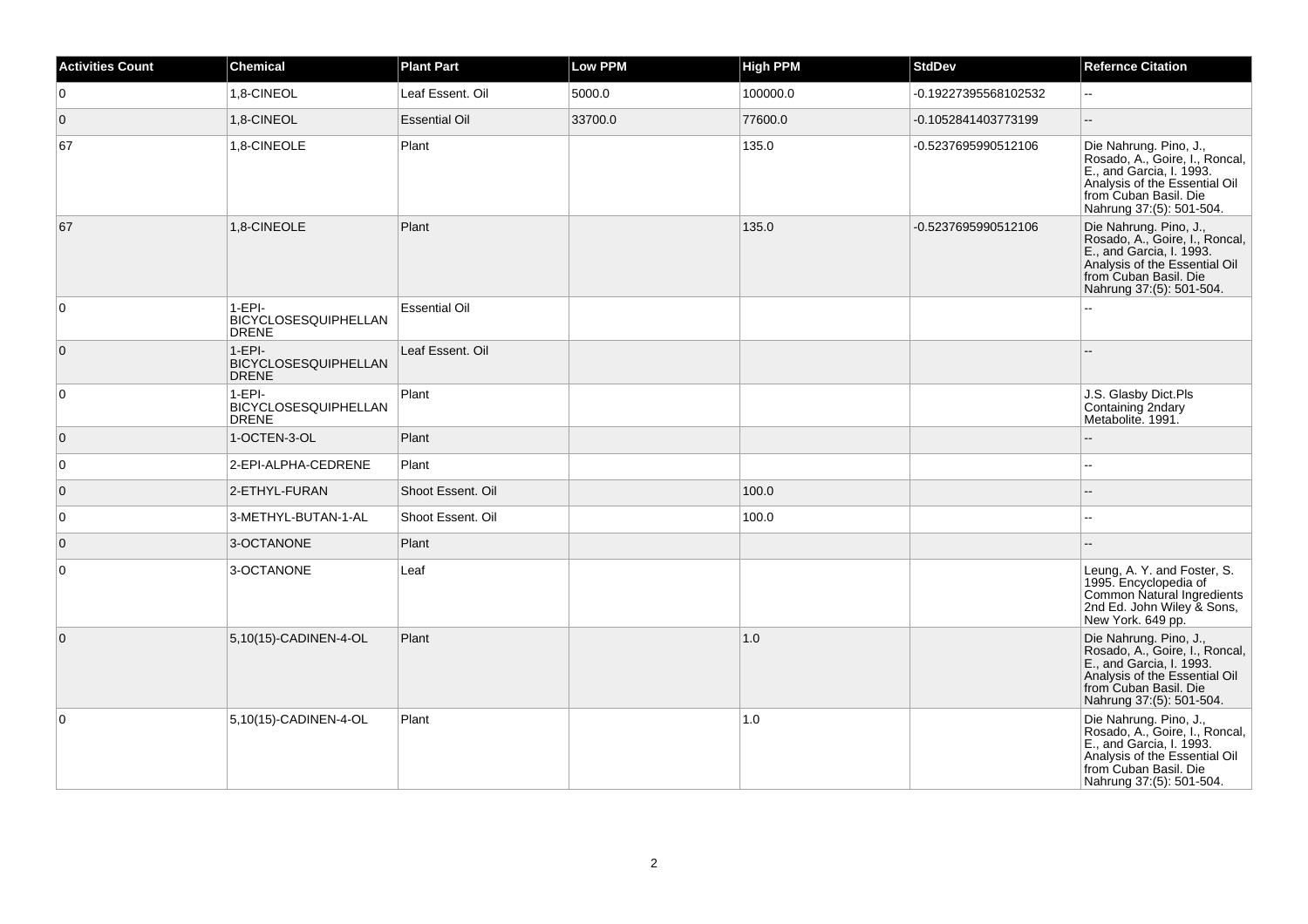| <b>Activities Count</b> | <b>Chemical</b>    | <b>Plant Part</b>    | <b>Low PPM</b> | <b>High PPM</b> | <b>StdDev</b>        | <b>Refernce Citation</b>                                                                                                                                                   |
|-------------------------|--------------------|----------------------|----------------|-----------------|----------------------|----------------------------------------------------------------------------------------------------------------------------------------------------------------------------|
| 16                      | <b>ACETIC-ACID</b> | <b>Essential Oil</b> |                |                 |                      | --                                                                                                                                                                         |
| 32                      | <b>AESCULETIN</b>  | Leaf                 |                |                 |                      |                                                                                                                                                                            |
| 33                      | <b>AESCULIN</b>    | Leaf                 |                |                 |                      |                                                                                                                                                                            |
| 3                       | <b>AESCULOSIDE</b> | Flower               |                |                 |                      | Bisset, N.G., ed. 1994.<br>Herbal Drugs and<br>Phytopharmaceuticals. CRC<br>Press. Boca Raton, FL. 566<br>pp.                                                              |
| 3                       | <b>ALANINE</b>     | Leaf                 |                | 7470.0          | -1.1923060818343414  | USDA's Ag Handbook 8 and<br>sequelae)                                                                                                                                      |
| $\overline{0}$          | ALPHA-AMORPHENE    | Plant                |                |                 |                      | ż,                                                                                                                                                                         |
| $\overline{0}$          | ALPHA-AMORPHENE    | <b>Essential Oil</b> |                |                 |                      |                                                                                                                                                                            |
| $\overline{0}$          | ALPHA-BERGAMOTENE  | <b>Essential Oil</b> |                |                 |                      | шш.                                                                                                                                                                        |
| $\overline{0}$          | ALPHA-BERGAMOTENE  | Plant                |                | 75.0            |                      | Die Nahrung. Pino, J.,<br>Rosado, A., Goire, I., Roncal,<br>E., and Garcia, I. 1993.<br>Analysis of the Essential Oil<br>from Cuban Basil. Die<br>Nahrung 37:(5): 501-504. |
| 0                       | ALPHA-BISABOLENE   | Shoot Essent. Oil    |                | 36000.0         |                      | L.                                                                                                                                                                         |
| $\overline{0}$          | ALPHA-BISABOLENE   | Plant                |                | 90.0            | 1.4102204808154215   | Die Nahrung. Pino, J.,<br>Rosado, A., Goire, I., Roncal,<br>E., and Garcia, I. 1993.<br>Analysis of the Essential Oil<br>from Cuban Basil. Die<br>Nahrung 37:(5): 501-504. |
| 20                      | ALPHA-BISABOLOL    | Plant                |                | 90.0            | -0.06989988186929946 | Die Nahrung. Pino, J.,<br>Rosado, A., Goire, I., Roncal,<br>E., and Garcia, I. 1993.<br>Analysis of the Essential Oil<br>from Cuban Basil. Die<br>Nahrung 37:(5): 501-504. |
| 20                      | ALPHA-BISABOLOL    | <b>Essential Oil</b> |                |                 |                      |                                                                                                                                                                            |
| $\overline{0}$          | ALPHA-BULNESENE    | Shoot Essent. Oil    |                | 2600.0          |                      | шш.                                                                                                                                                                        |
| $\overline{0}$          | ALPHA-BULNESENE    | Plant                |                | 6.5             |                      | Die Nahrung. Pino, J.,<br>Rosado, A., Goire, I., Roncal,<br>E., and Garcia, I. 1993.<br>Analysis of the Essential Oil<br>from Cuban Basil. Die<br>Nahrung 37:(5): 501-504. |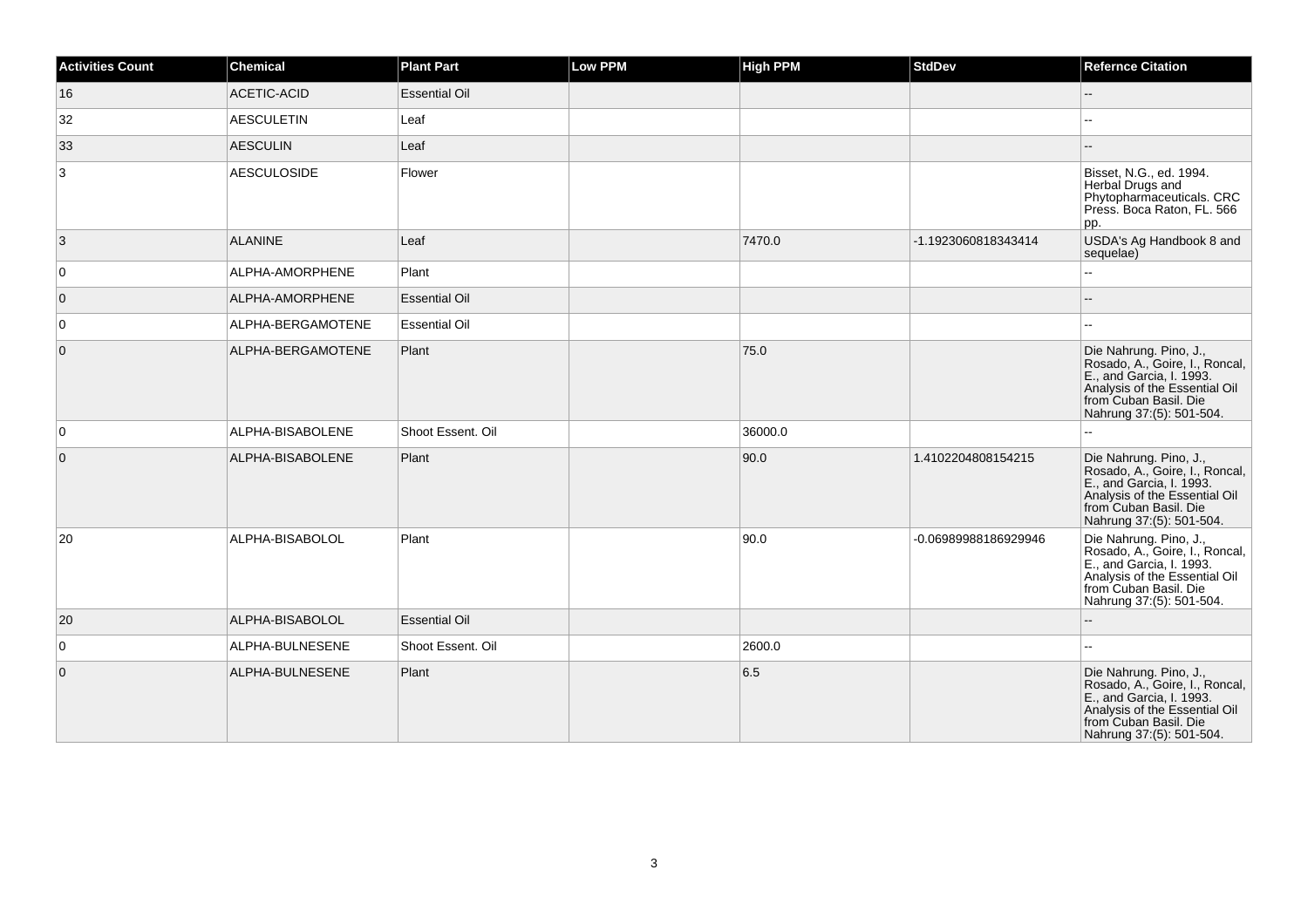| <b>Activities Count</b> | <b>Chemical</b>           | <b>Plant Part</b>    | <b>Low PPM</b> | <b>High PPM</b> | <b>StdDev</b>        | <b>Refernce Citation</b>                                                                                                                                                   |
|-------------------------|---------------------------|----------------------|----------------|-----------------|----------------------|----------------------------------------------------------------------------------------------------------------------------------------------------------------------------|
| $\overline{0}$          | ALPHA-BULNESENE           | Plant                |                | 6.5             |                      | Die Nahrung. Pino, J.,<br>Rosado, A., Goire, I., Roncal,<br>E., and Garcia, I. 1993.<br>Analysis of the Essential Oil<br>from Cuban Basil. Die<br>Nahrung 37:(5): 501-504. |
| $\overline{0}$          | ALPHA-CADINENE            | Plant                |                |                 |                      | Duke, J. A. Writeups or<br>information summaries on<br>approximately 2,000<br>economic plants, USDA,<br>ARS, Beltsville, MD 20705.                                         |
| $\overline{0}$          | ALPHA-CARYOPHYLLENE       | Shoot Essent. Oil    |                |                 |                      |                                                                                                                                                                            |
| 3                       | ALPHA-CEDRENE             | <b>Essential Oil</b> |                |                 |                      | $\sim$                                                                                                                                                                     |
| $\mathbf{3}$            | ALPHA-CEDRENE             | Plant                |                |                 |                      | Duke, J. A. Writeups or<br>information summaries on<br>approximately 2,000<br>economic plants, USDA,<br>ARS, Beltsville, MD 20705.                                         |
| $\overline{0}$          | ALPHA-COPAENE             | Plant                |                | 0.8             | -0.5360924635311449  | Die Nahrung. Pino, J.,<br>Rosado, A., Goire, I., Roncal,<br>E., and Garcia, I. 1993.<br>Analysis of the Essential Oil<br>from Cuban Basil. Die<br>Nahrung 37:(5): 501-504. |
| $\overline{0}$          | ALPHA-COPAENE             | Plant                | 0.8            | 20.0            | -0.43857493345252835 | $\overline{a}$                                                                                                                                                             |
| $\overline{0}$          | ALPHA-COPAENE             | Shoot Essent. Oil    | 300.0          | 3600.0          | $-1.0$               |                                                                                                                                                                            |
| $\overline{0}$          | ALPHA-CUBEBENE            | Plant                |                |                 |                      | ÷.                                                                                                                                                                         |
| $\overline{0}$          | ALPHA-CUBEBENE            | Shoot Essent, Oil    |                | 2800.0          |                      |                                                                                                                                                                            |
| $\overline{0}$          | ALPHA-CUBEBENE            | <b>Essential Oil</b> |                | 1200.0          | -0.7318222037940755  |                                                                                                                                                                            |
| $\overline{0}$          | ALPHA-FARNESENE           | Plant                |                |                 |                      |                                                                                                                                                                            |
| $\overline{0}$          | ALPHA-FENCHENE            | <b>Essential Oil</b> |                |                 |                      |                                                                                                                                                                            |
| $\overline{0}$          | ALPHA-FENCHONE            | Shoot Essent. Oil    |                | 1300.0          |                      |                                                                                                                                                                            |
| $\overline{0}$          | ALPHA-FENCHYL-<br>ALCOHOL | Shoot Essent. Oil    |                | 2800.0          |                      | --                                                                                                                                                                         |
| $\overline{0}$          | ALPHA-GUAIENE             | Shoot Essent. Oil    |                | 1300.0          |                      |                                                                                                                                                                            |
| $\overline{0}$          | ALPHA-GUAIENE             | Plant                |                |                 |                      | $\sim$                                                                                                                                                                     |
| $\vert$ 2               | ALPHA-HUMULENE            | Shoot Essent. Oil    | 6700.0         | 11800.0         | 0.818288975563984    | $\sim$                                                                                                                                                                     |
| $\overline{2}$          | ALPHA-HUMULENE            | <b>Essential Oil</b> |                | 31300.0         | -0.1980459026032663  | $\sim$                                                                                                                                                                     |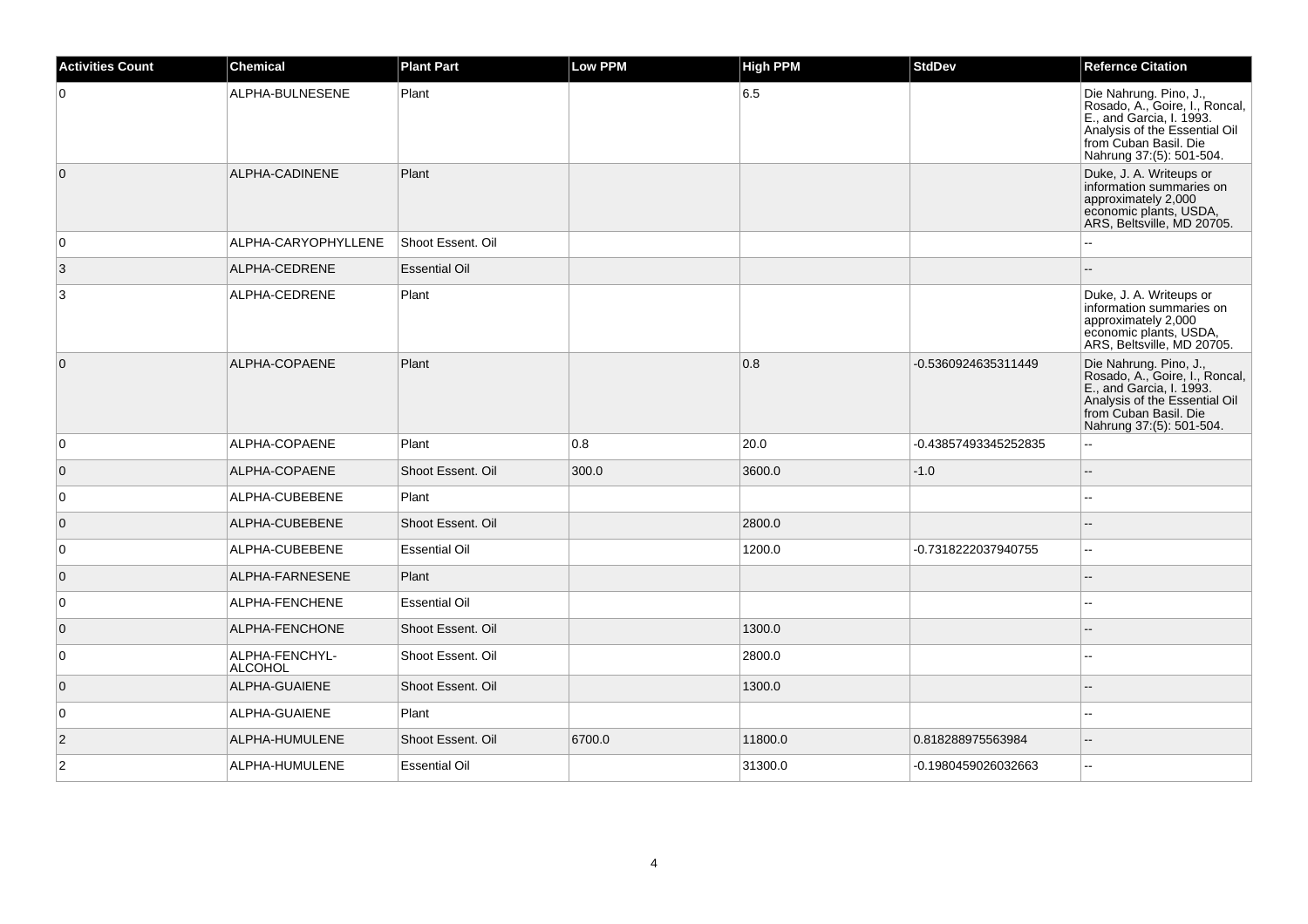| <b>Activities Count</b> | <b>Chemical</b>                     | <b>Plant Part</b>    | <b>Low PPM</b> | <b>High PPM</b> | <b>StdDev</b>        | <b>Refernce Citation</b>                                                                                                                                                   |
|-------------------------|-------------------------------------|----------------------|----------------|-----------------|----------------------|----------------------------------------------------------------------------------------------------------------------------------------------------------------------------|
| $\overline{2}$          | ALPHA-HUMULENE                      | Plant                |                | 16.0            | -0.6253709820933909  | Die Nahrung. Pino, J.,<br>Rosado, A., Goire, I., Roncal,<br>E., and Garcia, I. 1993.<br>Analysis of the Essential Oil<br>from Cuban Basil. Die<br>Nahrung 37:(5): 501-504. |
| $\overline{2}$          | ALPHA-HUMULENE                      | Plant                |                | 16.0            | -0.6253709820933909  | Die Nahrung. Pino, J.,<br>Rosado, A., Goire, I., Roncal,<br>E., and Garcia, I. 1993.<br>Analysis of the Essential Oil<br>from Cuban Basil. Die<br>Nahrung 37:(5): 501-504. |
| $\overline{2}$          | ALPHA-HUMULENE                      | Leaf Essent. Oil     |                | 5650.0          | -0.5249878546134739  | ÷.                                                                                                                                                                         |
| $\mathbf 0$             | ALPHA-MUUROLENE                     | Plant                |                |                 |                      | Duke, J. A. Writeups or<br>information summaries on<br>approximately 2,000<br>economic plants, USDA,<br>ARS, Beltsville, MD 20705.                                         |
| $\overline{0}$          | ALPHA-P-DIMETHYL-<br><b>STYRENE</b> | Plant                |                |                 |                      |                                                                                                                                                                            |
| 28                      | ALPHA-PINENE                        | Plant                | 2.0            | 180.0           | -0.35409162350207984 |                                                                                                                                                                            |
| 28                      | ALPHA-PINENE                        | <b>Essential Oil</b> | 300.0          | 18000.0         | -0.4016792923021472  | $\sim$                                                                                                                                                                     |
| 28                      | <b>ALPHA-PINENE</b>                 | Shoot Essent. Oil    | 4600.0         | 7200.0          | -0.46017762363908365 | $\mathbf{u}$                                                                                                                                                               |
| 28                      | ALPHA-PINENE                        | Leaf Essent. Oil     | 3700.0         | 13000.0         | -0.6816393866518402  |                                                                                                                                                                            |
| $\mathbf 0$             | ALPHA-SANTALENE                     | <b>Essential Oil</b> |                |                 |                      |                                                                                                                                                                            |
| 3                       | ALPHA-SELINENE                      | Plant                |                |                 |                      |                                                                                                                                                                            |
| 13                      | ALPHA-TERPINENE                     | Plant                | 1.0            | 10.0            | -0.48651836720139585 | Duke, J. A. Writeups or<br>information summaries on<br>approximately 2,000<br>economic plants, USDA,<br>ARS, Beltsville, MD 20705.                                         |
| 13                      | ALPHA-TERPINENE                     | Leaf Essent. Oil     |                | 600.0           | -0.698535055754104   | $\sim$                                                                                                                                                                     |
| 13                      | ALPHA-TERPINENE                     | Shoot Essent, Oil    |                | 300.0           | -0.9635029368323148  | ш.                                                                                                                                                                         |
| 13                      | ALPHA-TERPINENE                     | <b>Essential Oil</b> |                | 400.0           | -0.766355883758014   | $\sim$                                                                                                                                                                     |
| 23                      | ALPHA-TERPINEOL                     | Plant                | 36.0           | 239.0           | -0.2954805858988341  | Duke, J. A. Writeups or<br>information summaries on<br>approximately 2,000<br>economic plants, USDA,<br>ARS, Beltsville, MD 20705.                                         |
| 23                      | ALPHA-TERPINEOL                     | Shoot Essent. Oil    |                | 9600.0          | 1.3997084244475302   |                                                                                                                                                                            |
| 23                      | ALPHA-TERPINEOL                     | Leaf Essent. Oil     | 5650.0         | 7000.0          | -0.7232141414984458  |                                                                                                                                                                            |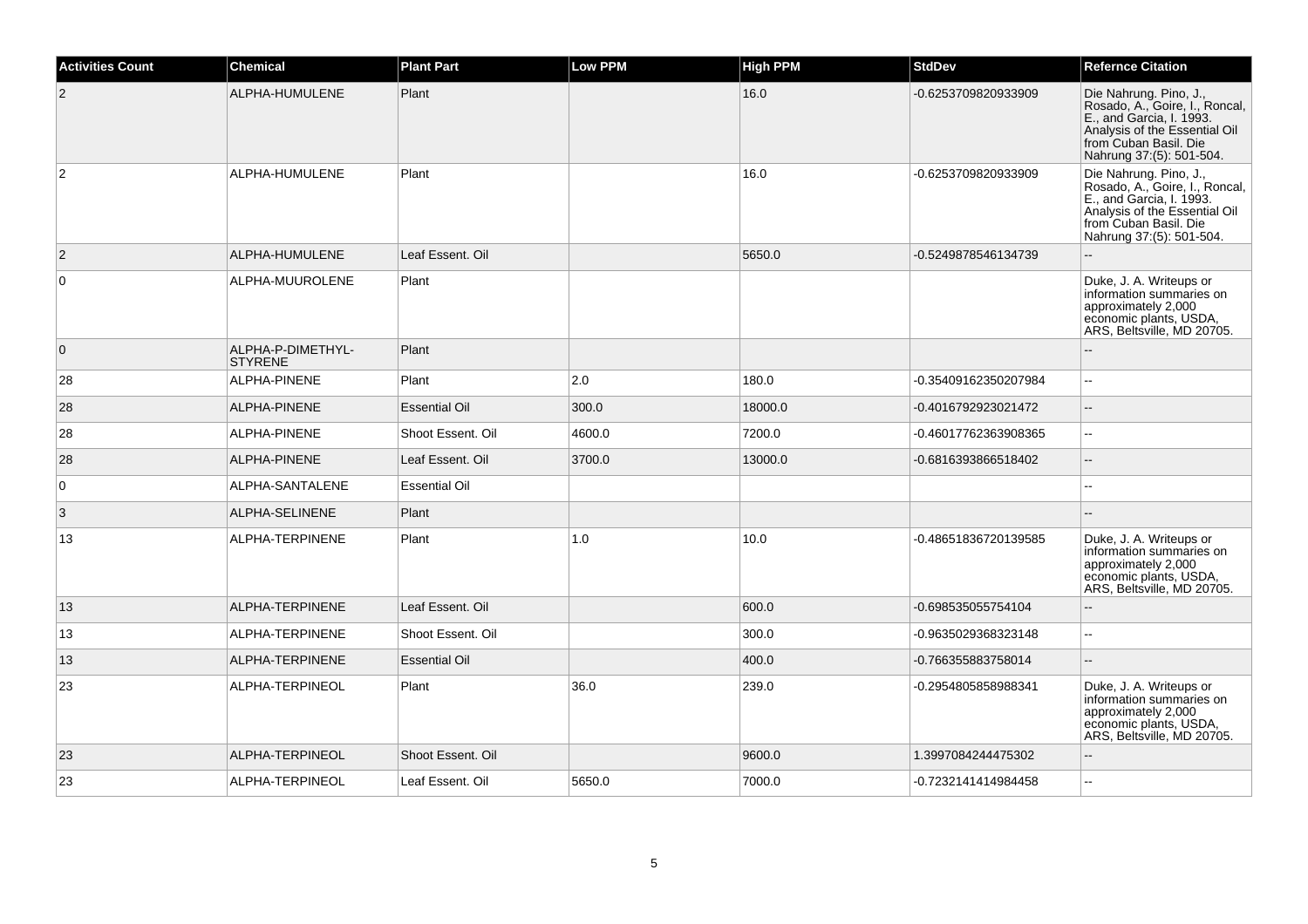| <b>Activities Count</b> | <b>Chemical</b>                   | <b>Plant Part</b>    | <b>Low PPM</b> | <b>High PPM</b> | <b>StdDev</b>        | <b>Refernce Citation</b>                                                                                                                                                   |
|-------------------------|-----------------------------------|----------------------|----------------|-----------------|----------------------|----------------------------------------------------------------------------------------------------------------------------------------------------------------------------|
| 23                      | ALPHA-TERPINEOL                   | <b>Essential Oil</b> | 6700.0         | 23900.0         | 0.2853731010302511   | ш,                                                                                                                                                                         |
| $\overline{0}$          | ALPHA-TERPINEOL<br><b>ACETATE</b> | Leaf Essent. Oil     |                | 45100.0         | 0.3967976763338348   | $\overline{\phantom{a}}$                                                                                                                                                   |
| $\overline{0}$          | ALPHA-TERPINYL-<br><b>ACETATE</b> | Plant                |                |                 |                      |                                                                                                                                                                            |
| 6                       | ALPHA-THUJONE                     | Plant                |                |                 |                      |                                                                                                                                                                            |
| 36                      | <b>ANETHOLE</b>                   | <b>Essential Oil</b> |                |                 |                      |                                                                                                                                                                            |
| 36                      | <b>ANETHOLE</b>                   | Plant                |                |                 |                      | Leung, A. Y. and Foster, S.<br>1995. Encyclopedia of<br>Common Natural Ingredients<br>2nd Ed. John Wiley & Sons,<br>New York. 649 pp.                                      |
| 30                      | <b>ANTHOCYANINS</b>               | Leaf                 |                |                 |                      |                                                                                                                                                                            |
| 101                     | <b>APIGENIN</b>                   | Plant                |                |                 |                      | Stitt, Paul. Why George<br>should eat broccoli.                                                                                                                            |
| 14                      | <b>ARGININE</b>                   | Leaf                 |                | 6620.0          | -0.863646085190795   | USDA's Ag Handbook 8 and<br>sequelae)                                                                                                                                      |
| 112                     | ASCORBIC-ACID                     | Leaf                 | 27.0           | 2000.0          | -0.25834558219747267 | --                                                                                                                                                                         |
| $\overline{0}$          | <b>ASH</b>                        | Plant                | 20000.0        | 153000.0        | 0.5778841665437804   | L.                                                                                                                                                                         |
| 3                       | ASPARTIC-ACID                     | Leaf                 |                | 16960.0         | -0.6357584583519637  | USDA's Ag Handbook 8 and<br>sequelae)                                                                                                                                      |
| 24                      | BENZALDEHYDE                      | <b>Essential Oil</b> |                | 700.0           | -0.6916241263883828  | ш,                                                                                                                                                                         |
| 9                       | BENZYL-ACETATE                    | Leaf                 | 17.0           | 163.0           |                      | ÷÷.                                                                                                                                                                        |
| 9                       | BENZYL-ALCOHOL                    | <b>Essential Oil</b> |                |                 |                      |                                                                                                                                                                            |
| 6                       | BETA-BISABOLENE                   | Plant                |                | 6.5             | -0.6328717716575204  | Die Nahrung. Pino, J.,<br>Rosado, A., Goire, I., Roncal,<br>E., and Garcia, I. 1993.<br>Analysis of the Essential Oil<br>from Cuban Basil. Die<br>Nahrung 37:(5): 501-504. |
| 6                       | <b>BETA-BISABOLENE</b>            | Plant                |                | 6.5             | -0.6328717716575204  | Die Nahrung. Pino, J.,<br>Rosado, A., Goire, I., Roncal,<br>E., and Garcia, I. 1993.<br>Analysis of the Essential Oil<br>from Cuban Basil. Die<br>Nahrung 37:(5): 501-504. |
| 6                       | BETA-BISABOLENE                   | Shoot Essent. Oil    |                | 2600.0          | 1.0                  |                                                                                                                                                                            |
| $\overline{0}$          | BETA-BOURBONENE                   | Plant                |                |                 |                      | --                                                                                                                                                                         |
| $\overline{0}$          | BETA-BOURBONENE                   | Shoot Essent. Oil    |                | 3800.0          | -1.183040531089796   | $\overline{\phantom{a}}$                                                                                                                                                   |
| $\overline{0}$          | BETA-CADINENE                     | Plant                |                |                 |                      | $\overline{a}$                                                                                                                                                             |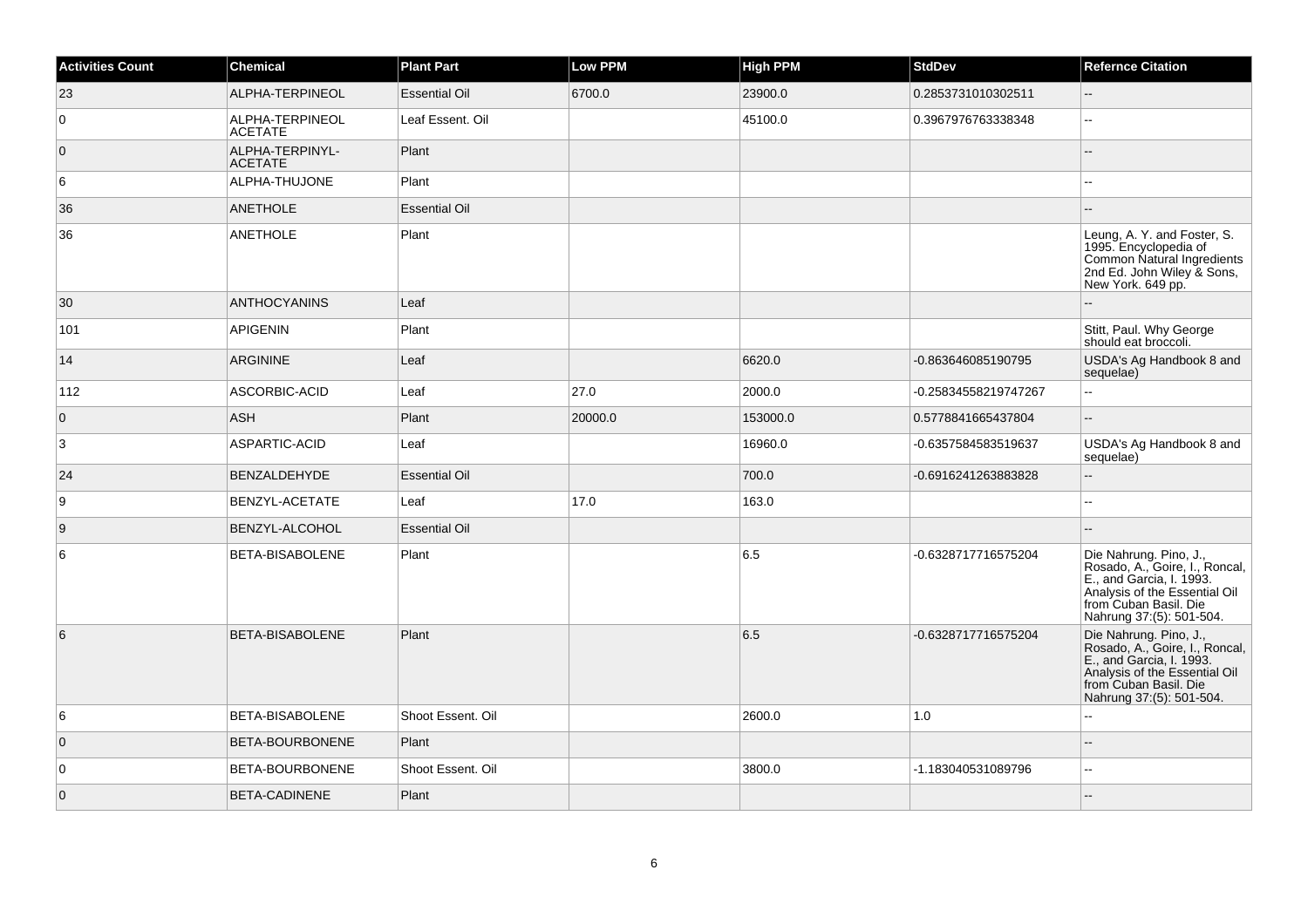| <b>Activities Count</b> | <b>Chemical</b>     | <b>Plant Part</b>    | <b>Low PPM</b> | <b>High PPM</b> | <b>StdDev</b>        | <b>Refernce Citation</b>                                                                                                                                                                                                                                                |
|-------------------------|---------------------|----------------------|----------------|-----------------|----------------------|-------------------------------------------------------------------------------------------------------------------------------------------------------------------------------------------------------------------------------------------------------------------------|
| $\overline{0}$          | <b>BETA-CADINOL</b> | <b>Essential Oil</b> |                |                 |                      |                                                                                                                                                                                                                                                                         |
| 53                      | BETA-CAROTENE       | Leaf                 | 4.0            | 333.0           | 0.31225803965642646  |                                                                                                                                                                                                                                                                         |
| $\overline{0}$          | BETA-CARYOPHYLLENE  | Shoot Essent, Oil    | 2300.0         | 13900.0         | -1.1154717314686748  | $\overline{\phantom{a}}$                                                                                                                                                                                                                                                |
| $\overline{0}$          | BETA-CARYOPHYLLENE  | <b>Essential Oil</b> | 6800.0         | 37700.0         | -0.423331277266507   | $-$                                                                                                                                                                                                                                                                     |
| 0                       | BETA-CARYOPHYLLENE  | Leaf Essent. Oil     |                | 70000.0         | 0.01096743109356414  | $-$                                                                                                                                                                                                                                                                     |
| $\overline{0}$          | BETA-CARYOPHYLLENE  | Plant                |                | 35.0            | -0.7823361395544459  | Die Nahrung. Pino, J.,<br>Rosado, A., Goire, I., Roncal,<br>E., and Garcia, I. 1993.<br>Analysis of the Essential Oil<br>from Cuban Basil. Die<br>Nahrung 37:(5): 501-504.                                                                                              |
| $\overline{0}$          | BETA-CARYOPHYLLENE  | Plant                |                | 35.0            | -0.7823361395544459  | Die Nahrung. Pino, J.,<br>Rosado, A., Goire, I., Roncal,<br>E., and Garcia, I. 1993.<br>Analysis of the Essential Oil<br>from Cuban Basil. Die<br>Nahrung 37:(5): 501-504.                                                                                              |
| $\overline{0}$          | BETA-CEDRENE        | Plant                |                |                 |                      | Duke, J. A. Writeups or<br>information summaries on<br>approximately 2,000<br>economic plants, USDA,<br>ARS, Beltsville, MD 20705.                                                                                                                                      |
| $\overline{0}$          | BETA-CUBEBENE       | Shoot Essent, Oil    |                | 3700.0          |                      |                                                                                                                                                                                                                                                                         |
| $\overline{0}$          | BETA-CUBEBENE       | Plant                |                |                 |                      |                                                                                                                                                                                                                                                                         |
| 0                       | BETA-CYMENE         | <b>Essential Oil</b> |                | 3600.0          | 1.0                  | Hussain, R.A., et. al. 1990.<br>Sweetening Agents of Plant<br>Origin: Phenylpropanoid<br>Constituents of Seven Sweet-<br>Tasting Plants. Econ. Bot. 44<br>2: 174-182. Program Collab.<br>Res. Pharm. Sci. Coll.<br>Pharmacy Univ. Illinois at<br>Chicago IL 60680, USA. |
| $\overline{0}$          | <b>BETA-CYMENE</b>  | Plant                | 5.0            | 36.0            |                      | Duke, J. A. Writeups or<br>information summaries on<br>approximately 2,000<br>economic plants, USDA,<br>ARS, Beltsville, MD 20705.                                                                                                                                      |
| 3                       | BETA-DAMASCENONE    | Shoot Essent. Oil    |                | 1700.0          |                      | $-$                                                                                                                                                                                                                                                                     |
| 5                       | BETA-ELEMENE        | Plant                |                | 12.0            | -0.43128205717178886 | Die Nahrung. Pino, J.,<br>Rosado, A., Goire, I., Roncal,<br>E., and Garcia, I. 1993.<br>Analysis of the Essential Oil<br>from Cuban Basil. Die<br>Nahrung 37:(5): 501-504.                                                                                              |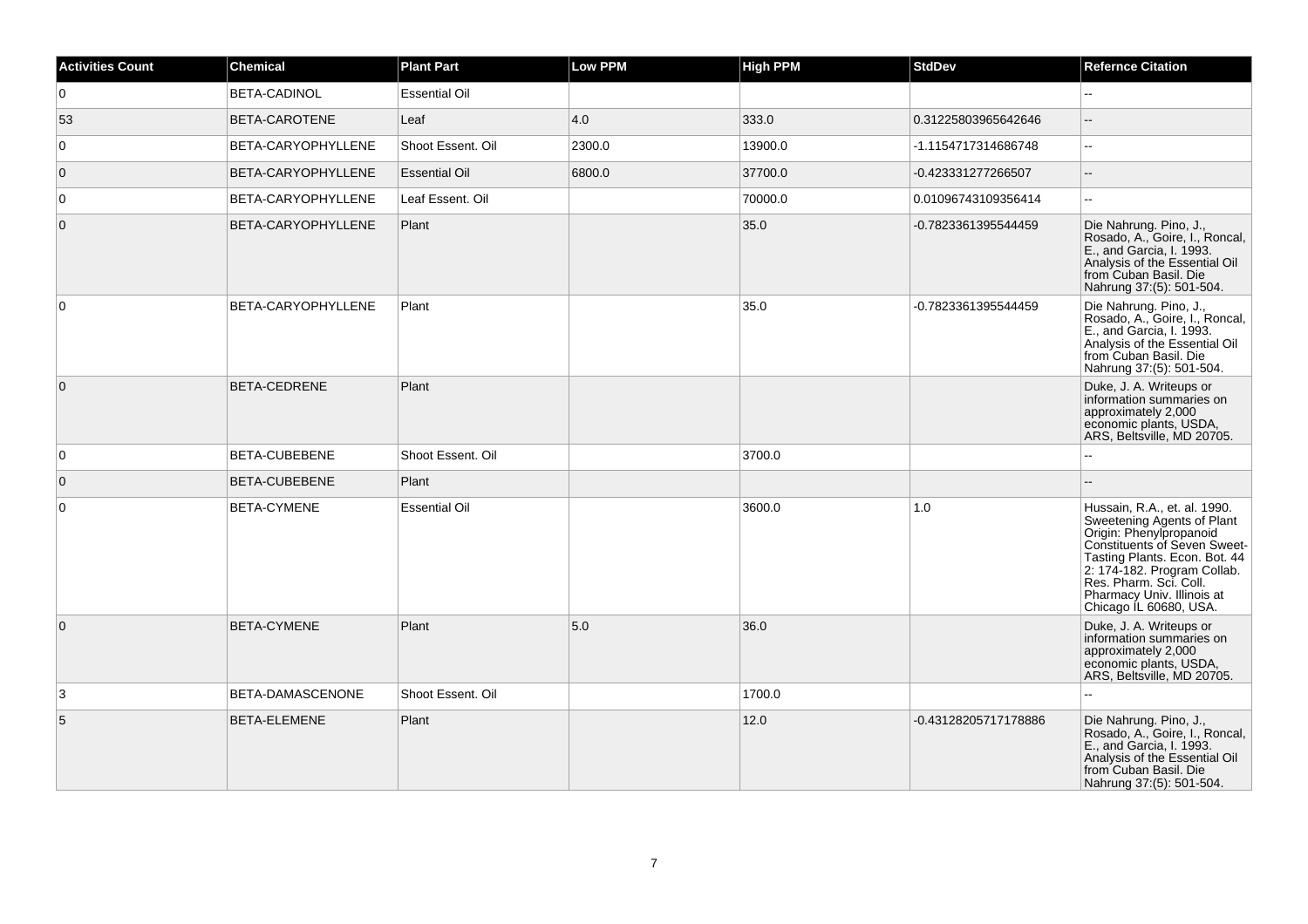| <b>Activities Count</b> | <b>Chemical</b>        | <b>Plant Part</b>      | Low PPM | <b>High PPM</b> | <b>StdDev</b>        | <b>Refernce Citation</b>                                                                                                                                                   |
|-------------------------|------------------------|------------------------|---------|-----------------|----------------------|----------------------------------------------------------------------------------------------------------------------------------------------------------------------------|
| 5                       | <b>BETA-ELEMENE</b>    | Shoot Essent. Oil      | 4900.0  | 81600.0         | 1.4135003647459183   | $\mathbf{L}$                                                                                                                                                               |
| $5\phantom{.0}$         | <b>BETA-ELEMENE</b>    | <b>Essential Oil</b>   |         | 16100.0         | -0.9072086362241611  | ш,                                                                                                                                                                         |
| 13                      | BETA-EUDESMOL          | Shoot Essent. Oil      |         | 3000.0          | $-1.0$               | $- -$                                                                                                                                                                      |
| 13                      | BETA-IONONE            | Shoot Essent. Oil      |         | 1600.0          |                      |                                                                                                                                                                            |
| $\overline{c}$          | <b>BETA-MYRCENE</b>    | Plant                  |         |                 |                      | Duke, J. A. Writeups or<br>information summaries on<br>approximately 2,000<br>economic plants, USDA,<br>ARS, Beltsville, MD 20705.                                         |
| $\vert$ 2               | <b>BETA-MYRCENE</b>    | <b>Essential Oil</b>   |         |                 |                      |                                                                                                                                                                            |
| $\overline{0}$          | <b>BETA-OCIMENE</b>    | Plant                  | 1.0     | 435.0           |                      | --                                                                                                                                                                         |
| $\overline{0}$          | BETA-OCIMENE           | Shoot Essent. Oil      |         |                 |                      |                                                                                                                                                                            |
| 13                      | <b>BETA-PINENE</b>     | <b>Essential Oil</b>   | 5500.0  | 16000.0         | -0.37511613864599774 | $\overline{\phantom{a}}$                                                                                                                                                   |
| 13                      | <b>BETA-PINENE</b>     | Shoot Essent. Oil      | 8200.0  | 9300.0          | 1.1230823071409943   | $\overline{a}$                                                                                                                                                             |
| 13                      | <b>BETA-PINENE</b>     | Leaf Essent. Oil       | 7300.0  | 2000.0          | -0.9267593911993299  | --                                                                                                                                                                         |
| 13                      | <b>BETA-PINENE</b>     | Plant                  | 3.0     | 160.0           | -0.2627291295986692  | $-$                                                                                                                                                                        |
| $\overline{2}$          | BETA-SANTALENE         | <b>Essential Oil</b>   |         |                 |                      | $\overline{a}$                                                                                                                                                             |
| 3                       | <b>BETA-SELINENE</b>   | Plant                  |         |                 |                      |                                                                                                                                                                            |
| 47                      | <b>BETA-SITOSTEROL</b> | Stem                   |         | 845.0           | 0.24120717836480773  | $\overline{\phantom{a}}$                                                                                                                                                   |
| 47                      | BETA-SITOSTEROL        | Seed                   |         | 527.0           | -0.4287473793704042  | --                                                                                                                                                                         |
| 47                      | <b>BETA-SITOSTEROL</b> | <b>Sprout Seedling</b> |         | 230.0           | -1.0962039963725738  | $\mathord{\hspace{1pt}\text{--}\hspace{1pt}}$                                                                                                                              |
| 47                      | BETA-SITOSTEROL        | Root                   |         | 408.0           | -0.2659856197797314  | $\overline{a}$                                                                                                                                                             |
| 47                      | BETA-SITOSTEROL        | Leaf                   | 790.0   | 1705.0          | -0.15694051781455237 | $\overline{a}$                                                                                                                                                             |
| 47                      | BETA-SITOSTEROL        | Flower                 |         | 1051.0          | -0.8129550273341427  | $\overline{\phantom{a}}$                                                                                                                                                   |
| $\overline{0}$          | BETA-TERPINENE         | Leaf Essent. Oil       |         | 28000.0         |                      | ۵.                                                                                                                                                                         |
| $\overline{5}$          | BETA-THUJONE           | Plant                  |         |                 |                      |                                                                                                                                                                            |
| $\overline{0}$          | <b>BETAPELEMENE</b>    | Plant                  |         | 12.0            |                      | Die Nahrung. Pino, J.,<br>Rosado, A., Goire, I., Roncal,<br>E., and Garcia, I. 1993.<br>Analysis of the Essential Oil<br>from Cuban Basil. Die<br>Nahrung 37:(5): 501-504. |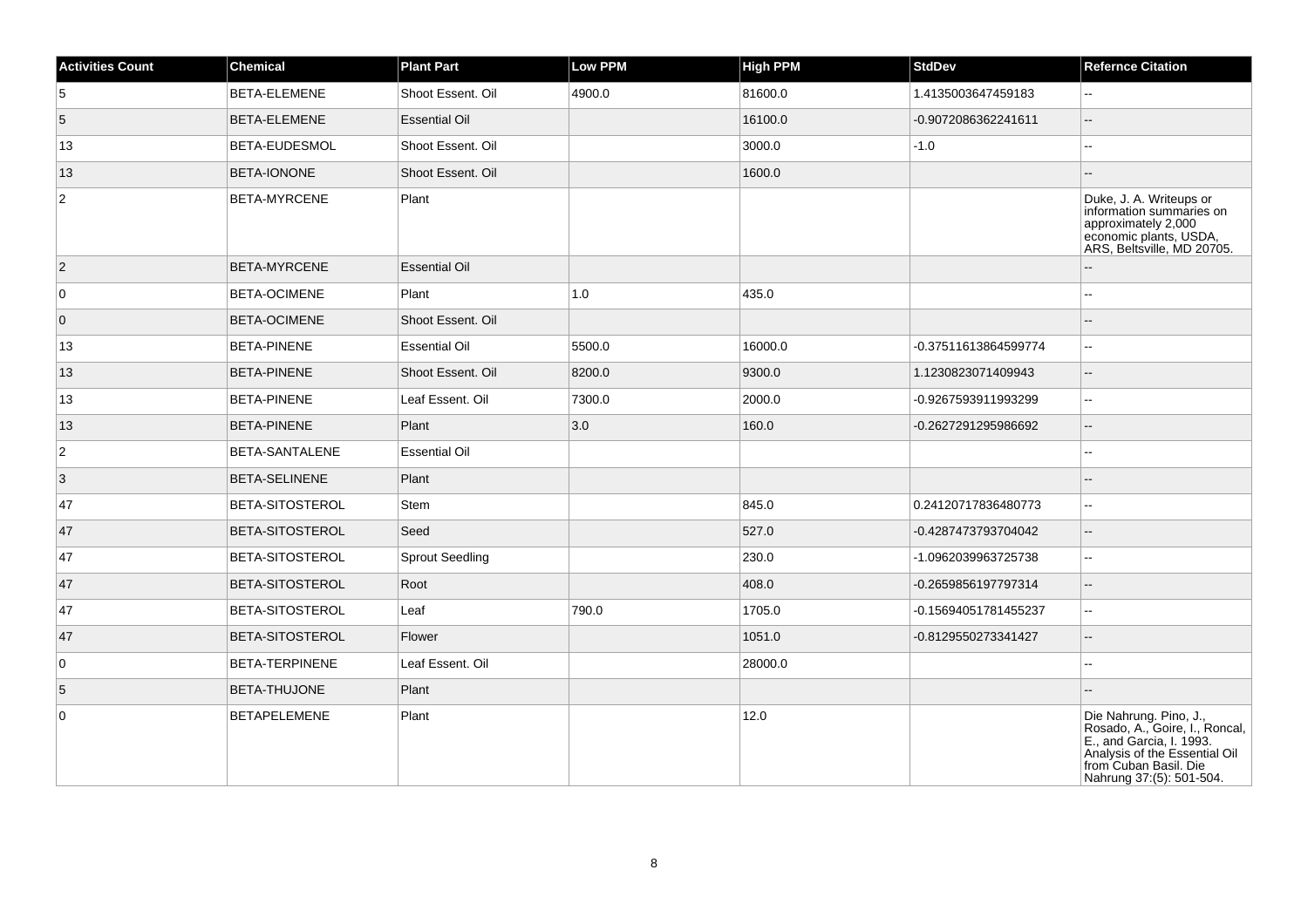| <b>Activities Count</b> | <b>Chemical</b>                       | <b>Plant Part</b>     | <b>Low PPM</b> | <b>High PPM</b> | <b>StdDev</b>        | <b>Refernce Citation</b>                                                                                                                                                                        |
|-------------------------|---------------------------------------|-----------------------|----------------|-----------------|----------------------|-------------------------------------------------------------------------------------------------------------------------------------------------------------------------------------------------|
| 35                      | <b>BORNEOL</b>                        | Plant                 |                | 3.0             | -0.6682251883160577  | Die Nahrung. Pino, J.,<br>Rosado, A., Goire, I., Roncal,<br>E., and Garcia, I. 1993.<br>Analysis of the Essential Oil<br>from Cuban Basil. Die<br>Nahrung 37:(5): 501-504.                      |
| 35                      | <b>BORNEOL</b>                        | Plant                 |                | 3.0             | -0.6682251883160577  | Die Nahrung. Pino, J.,<br>Rosado, A., Goire, I., Roncal,<br>E., and Garcia, I. 1993.<br>Analysis of the Essential Oil<br>from Cuban Basil. Die<br>Nahrung 37:(5): 501-504.                      |
| 35                      | <b>BORNEOL</b>                        | Shoot Essent. Oil     |                | 1200.0          | -0.7871147430282157  |                                                                                                                                                                                                 |
| 35                      | <b>BORNEOL</b>                        | <b>Essential Oil</b>  |                | 1200.0          | -0.9038697263749434  | $\mathbf{u}$                                                                                                                                                                                    |
| $\mathbf 0$             | BORNEOL-ACETATE                       | Plant                 | 90.0           | 900.0           |                      |                                                                                                                                                                                                 |
| 0                       | BORNEOL-ACETATE                       | Leaf Essent. Oil      | 10000.0        | 14400.0         | -0.46886953625320477 | $\sim$                                                                                                                                                                                          |
| $\mathbf 0$             | BORNEOL-ACETATE                       | <b>Essential Oil</b>  | 5200.0         | 90000.0         | 0.2007529553084246   |                                                                                                                                                                                                 |
| $\mathbf 0$             | BORNEOL-ACETATE                       | Shoot Essent, Oil     |                | 4700.0          | $-1.0$               | $\overline{\phantom{a}}$                                                                                                                                                                        |
| $\overline{4}$          | <b>BORON</b>                          | Plant                 | 18.0           | 31.0            | -0.49409835011398384 | Betting on Boron,<br>Unpublished draft by J. A.<br>Duke on file at USDA, draft<br>and papers relating to boron<br>percentages. Includes<br>Internat. Z. Vit. Ern.<br>Forschung 43:1973 (boron). |
| 6                       | <b>BUTYRIC-ACID</b>                   | <b>Essential Oil</b>  |                |                 |                      |                                                                                                                                                                                                 |
| 102                     | CAFFEIC-ACID                          | <b>Tissue Culture</b> |                |                 |                      |                                                                                                                                                                                                 |
| 102                     | CAFFEIC-ACID                          | Leaf                  |                | 19100.0         | 1.933822416683755    | $\sim$                                                                                                                                                                                          |
| $\overline{0}$          | CAFFEIC-ACID-N-BUTYL-<br><b>ESTER</b> | Leaf                  |                | 252.0           |                      |                                                                                                                                                                                                 |
| 0                       | <b>CALAMENE</b>                       | Plant                 |                |                 |                      |                                                                                                                                                                                                 |
| $\mathbf 0$             | CALAMENENE                            | Shoot Essent. Oil     |                | 600.0           |                      |                                                                                                                                                                                                 |
| 28                      | <b>CALCIUM</b>                        | Leaf                  | 3200.0         | 23700.0         | 0.35959605461482125  | $\sim$                                                                                                                                                                                          |
| $\overline{2}$          | <b>CAMPESTEROL</b>                    | Leaf                  |                | 90.0            | -0.37970082853926607 | Spiller, G. A. 1996 (Spiller, G.<br>A. Ed. 1996. CRC Handbook<br>of Lipids in Human Nutrition.<br>CRC Press. Boca Raton, FL.<br>233 pp.)                                                        |
| 9                       | <b>CAMPHENE</b>                       | <b>Essential Oil</b>  |                | 900.0           | -0.666936586225485   | $\mathbf{u}$                                                                                                                                                                                    |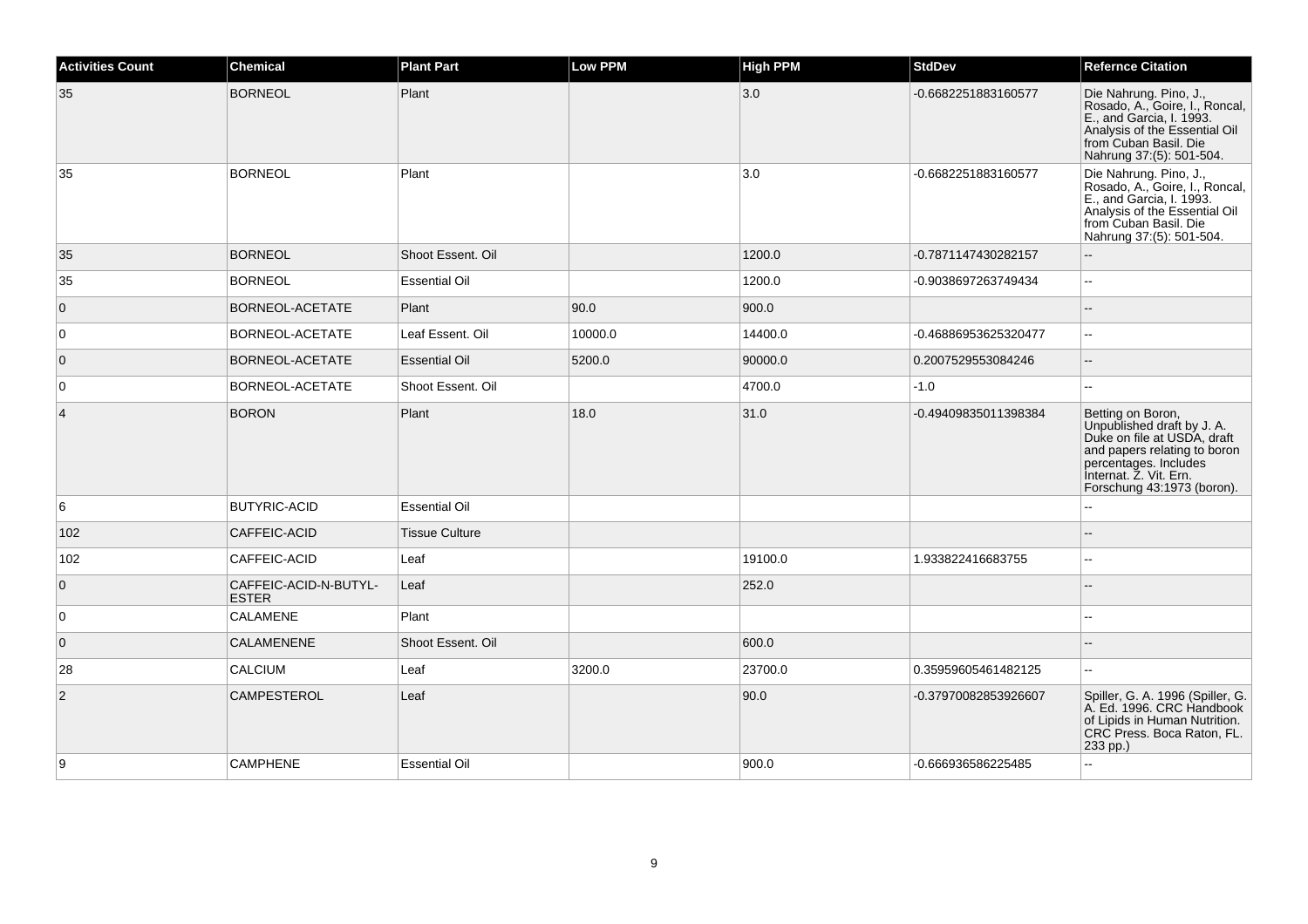| <b>Activities Count</b> | <b>Chemical</b>      | <b>Plant Part</b>    | <b>Low PPM</b> | <b>High PPM</b> | <b>StdDev</b>         | <b>Refernce Citation</b>                                                                                                                                                   |
|-------------------------|----------------------|----------------------|----------------|-----------------|-----------------------|----------------------------------------------------------------------------------------------------------------------------------------------------------------------------|
| 9                       | <b>CAMPHENE</b>      | Plant                | 0.0            | 400.0           | 0.07840780100655714   | Duke, J. A. Writeups or<br>information summaries on<br>approximately 2,000<br>economic plants, USDA,<br>ARS, Beltsville, MD 20705.                                         |
| 9                       | <b>CAMPHENE</b>      | Shoot Essent. Oil    |                | 500.0           | -0.8123496252026575   |                                                                                                                                                                            |
| 9                       | <b>CAMPHENE</b>      | Leaf Essent. Oil     | 300.0          | 900.0           | -0.8450720560025149   |                                                                                                                                                                            |
| 41                      | <b>CAMPHOR</b>       | Plant                | 2.0            | 31.0            | -0.6381982068688171   | Duke, J. A. Writeups or<br>information summaries on<br>approximately 2,000<br>economic plants, USDA,<br>ARS, Beltsville, MD 20705.                                         |
| 41                      | <b>CAMPHOR</b>       | Shoot Essent. Oil    |                | 4500.0          | $-1.0$                |                                                                                                                                                                            |
| 41                      | <b>CAMPHOR</b>       | Leaf Essent. Oil     |                | 10000.0         | -0.7795867266952746   | $\overline{a}$                                                                                                                                                             |
| 41                      | <b>CAMPHOR</b>       | <b>Essential Oil</b> | 2100.0         | 7200.0          | -1.1929832436449845   | $\overline{\phantom{a}}$                                                                                                                                                   |
| $\overline{1}$          | CAPROIC-ACID         | <b>Essential Oil</b> |                |                 |                       | ä.                                                                                                                                                                         |
| $\overline{0}$          | <b>CARBOHYDRATE</b>  | Leaf                 | 70000.0        | 652000.0        | 0.15153471586389045   |                                                                                                                                                                            |
| $\overline{0}$          | <b>CARBOHYDRATES</b> | Leaf                 | 70000.0        | 610000.0        | -0.014709687051073339 | $\overline{\phantom{a}}$                                                                                                                                                   |
| 37                      | CARVACROL            | Plant                |                |                 |                       | $\sim$                                                                                                                                                                     |
| 37                      | CARVACROL            | Shoot Essent. Oil    |                | 6800.0          | -0.7212680383887677   | $\overline{\phantom{a}}$                                                                                                                                                   |
| 19                      | <b>CARVONE</b>       | Shoot Essent. Oil    |                | 16000.0         | -0.6664162971220318   | $\overline{\phantom{a}}$                                                                                                                                                   |
| 19                      | CARVONE              | Plant                |                |                 |                       | Stitt, Paul. Why George<br>should eat broccoli.                                                                                                                            |
| 31                      | CARYOPHYLLENE        | Plant                | 18.0           | 3196.0          | 3.6582342247473596    | Duke, J. A. Writeups or<br>information summaries on<br>approximately 2,000<br>economic plants, USDA,<br>ARS, Beltsville, MD 20705.                                         |
| 8                       | CARYOPHYLLENE-OXIDE  | <b>Essential Oil</b> |                |                 |                       |                                                                                                                                                                            |
| 3                       | <b>CHAVICOL</b>      | Plant                |                | 3.0             | -0.7071067811865478   | Die Nahrung. Pino, J.,<br>Rosado, A., Goire, I., Roncal,<br>E., and Garcia, I. 1993.<br>Analysis of the Essential Oil<br>from Cuban Basil. Die<br>Nahrung 37:(5): 501-504. |
| 3                       | <b>CHAVICOL</b>      | Plant                |                | 3.0             | -0.7071067811865478   | Die Nahrung. Pino, J.,<br>Rosado, A., Goire, I., Roncal,<br>E., and Garcia, I. 1993.<br>Analysis of the Essential Oil<br>from Cuban Basil. Die<br>Nahrung 37:(5): 501-504. |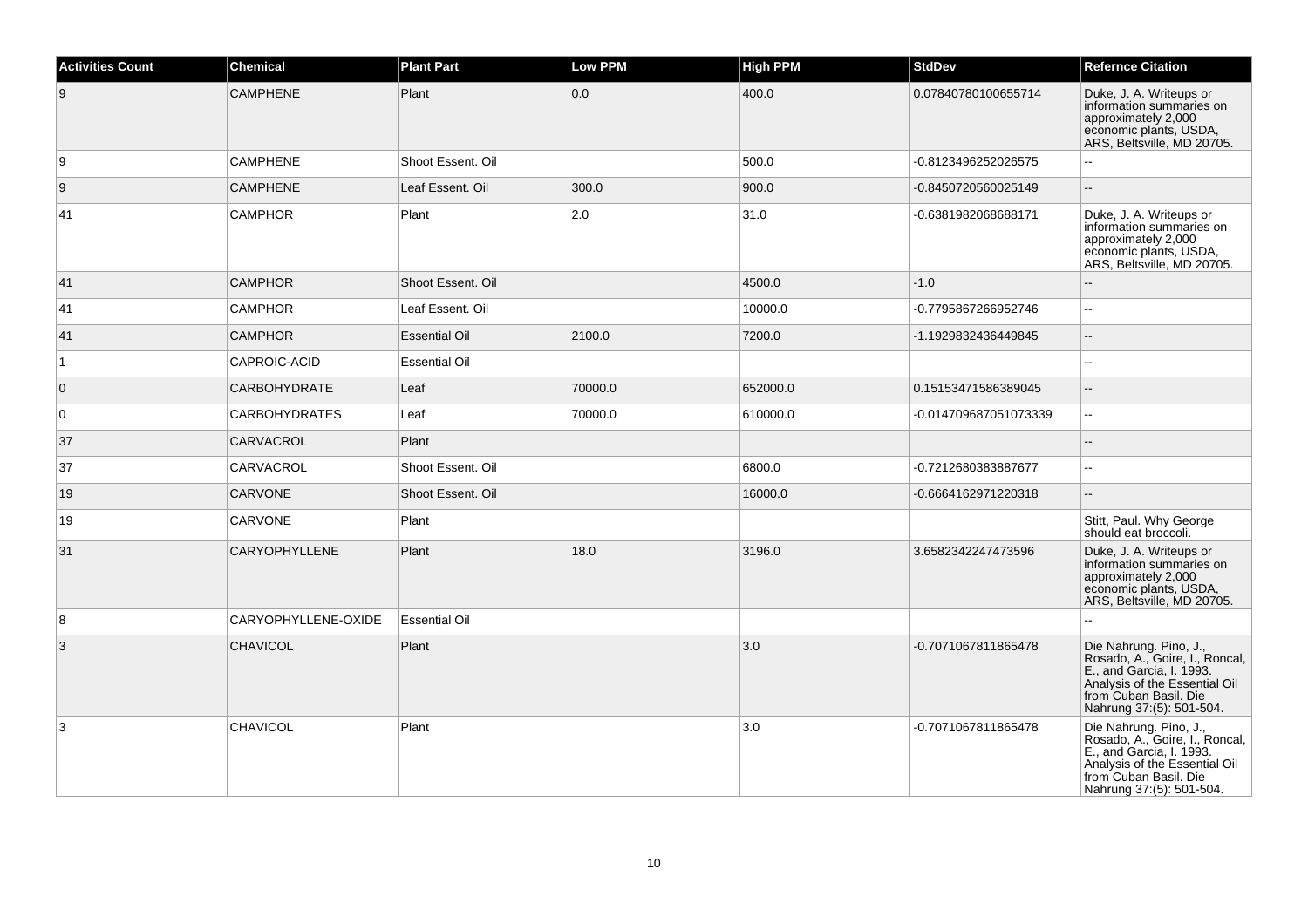| <b>Activities Count</b> | <b>Chemical</b>                           | <b>Plant Part</b>    | <b>Low PPM</b> | <b>High PPM</b> | <b>StdDev</b>        | <b>Refernce Citation</b>                                                                                                           |
|-------------------------|-------------------------------------------|----------------------|----------------|-----------------|----------------------|------------------------------------------------------------------------------------------------------------------------------------|
| $\overline{0}$          | CHAVICOL-METHYL-ESTER Essential Oil       |                      |                | 22400.0         |                      | Ξ.                                                                                                                                 |
| 0                       | CHAVICOL-METHYL-ESTER Shoot Essent. Oil   |                      |                | 667500.0        |                      | ۵.                                                                                                                                 |
| $\overline{0}$          | CHAVICOL-METHYL-ETHER   Plant             |                      | 500.0          | 5658.0          |                      | --                                                                                                                                 |
| 0                       | CINNAMIC-ACID-METHYL-<br><b>ESTER</b>     | Leaf                 |                |                 |                      | --                                                                                                                                 |
| $\overline{0}$          | CINNAMIC-ACID-METHYL-<br><b>ESTER</b>     | Leaf Essent. Oil     | 45200.0        | 538000.0        |                      |                                                                                                                                    |
| 0                       | CINNAMIC-ACID-METHYL-<br>ESTER            | <b>Essential Oil</b> |                |                 |                      |                                                                                                                                    |
| $\vert$ 1               | CIS-3-HEXENOL                             | Plant                |                |                 |                      |                                                                                                                                    |
| 0                       | CIS-ALLO-OCIMENE                          | Plant                |                |                 |                      |                                                                                                                                    |
| $\vert$ 1               | <b>CIS-ANETHOLE</b>                       | Plant                |                |                 |                      |                                                                                                                                    |
| 0                       | CIS-CINNAMIC-ACID-<br><b>METHYL-ESTER</b> | Shoot Essent. Oil    |                | 14500.0         |                      | $\sim$                                                                                                                             |
| $\overline{0}$          | CIS-CINNAMIC-ACID-<br><b>METHYL-ESTER</b> | Flower Essent. Oil   |                |                 |                      |                                                                                                                                    |
| 0                       | CIS-CINNAMIC-ACID-<br>METHYL-ESTER        | Plant                | 67.0           | 900.0           |                      | Duke, J. A. Writeups or<br>information summaries on<br>approximately 2,000<br>economic plants, USDA,<br>ARS, Beltsville, MD 20705. |
| $\overline{0}$          | <b>CIS-GERANYL-ACETONE</b>                | Shoot Essent, Oil    |                | 1400.0          |                      |                                                                                                                                    |
| 0                       | <b>CIS-LIMONENE</b>                       | <b>Essential Oil</b> |                | 93300.0         |                      |                                                                                                                                    |
| $\overline{0}$          | <b>CIS-LIMONENE</b>                       | Plant                | 30.0           | 933.0           |                      | Duke, J. A. Writeups or<br>information summaries on<br>approximately 2,000<br>economic plants, USDA,<br>ARS, Beltsville, MD 20705. |
| 0                       | CIS-LINALOOL-OXIDE                        | <b>Essential Oil</b> |                | 800.0           |                      |                                                                                                                                    |
| 3                       | <b>CIS-OCIMENE</b>                        | Plant                | 3.0            | 252.0           | 0.3293039459859423   | Duke, J. A. Writeups or<br>information summaries on<br>approximately 2,000<br>economic plants, USDA,<br>ARS, Beltsville, MD 20705. |
| 0                       | CIS-SABINENE-HYDRATE                      | Plant                |                |                 |                      | --                                                                                                                                 |
| 53                      | <b>CITRAL</b>                             | Plant                | 560.0          | 7000.0          | -0.02464955373944787 | Duke, J. A. Writeups or<br>information summaries on<br>approximately 2,000<br>economic plants, USDA,<br>ARS, Beltsville, MD 20705. |
| 53                      | <b>CITRAL</b>                             | <b>Essential Oil</b> |                | 700000.0        | 1.6605158904602735   | $\overline{a}$                                                                                                                     |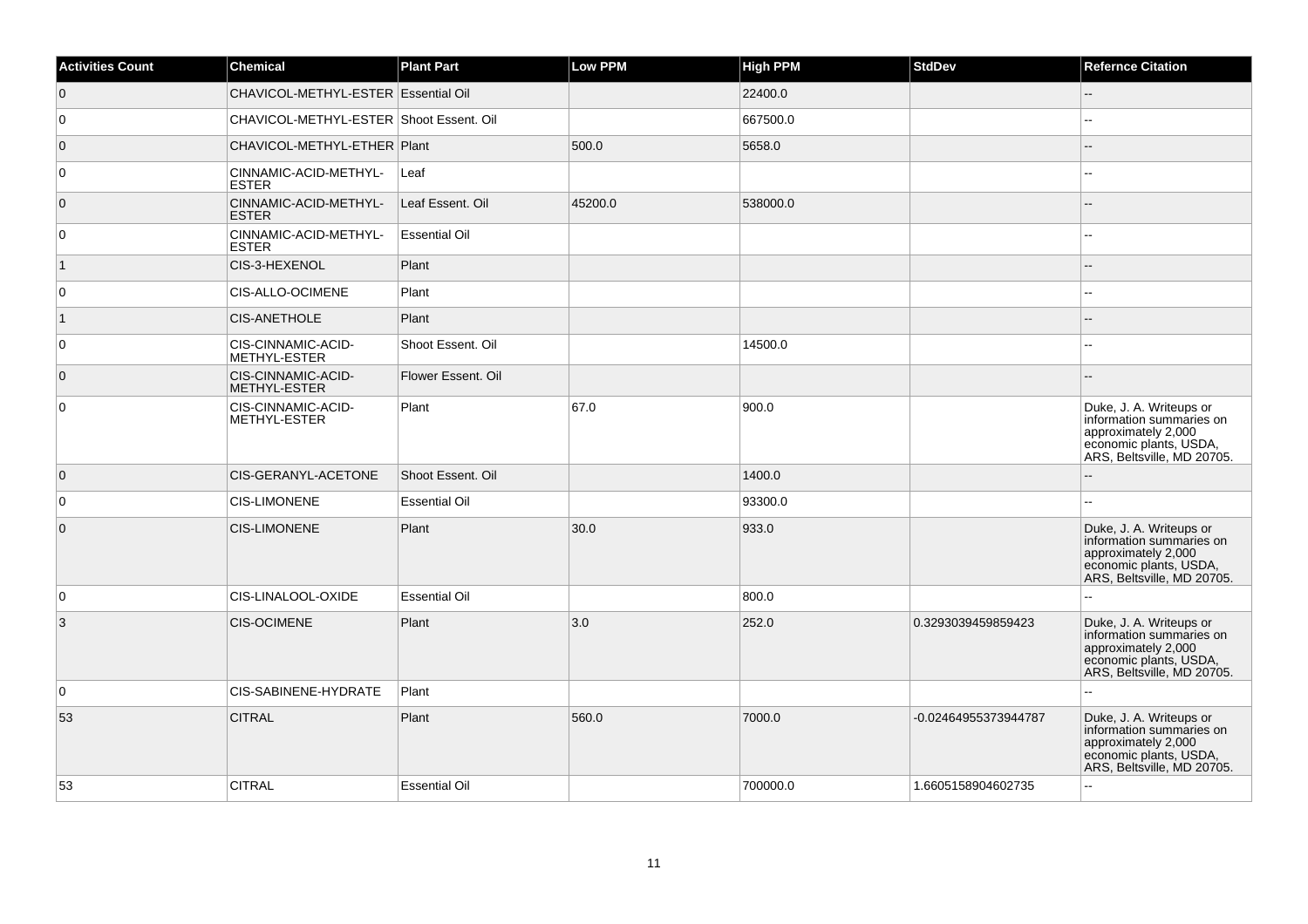| <b>Activities Count</b> | <b>Chemical</b>      | <b>Plant Part</b>    | <b>Low PPM</b> | <b>High PPM</b> | <b>StdDev</b>        | <b>Refernce Citation</b>                                                                                                                                                   |
|-------------------------|----------------------|----------------------|----------------|-----------------|----------------------|----------------------------------------------------------------------------------------------------------------------------------------------------------------------------|
| 15                      | <b>CITRONELLOL</b>   | <b>Essential Oil</b> | 80000.0        | 241900.0        | 1.7378875538585694   |                                                                                                                                                                            |
| 15                      | <b>CITRONELLOL</b>   | Plant                |                | 0.2             | -0.7485510521834722  | Die Nahrung. Pino, J.,<br>Rosado, A., Goire, I., Roncal,<br>E., and Garcia, I. 1993.<br>Analysis of the Essential Oil<br>from Cuban Basil. Die<br>Nahrung 37:(5): 501-504. |
| 15                      | <b>CITRONELLOL</b>   | Plant                |                | 0.2             | -0.7485510521834722  | Die Nahrung. Pino, J.,<br>Rosado, A., Goire, I., Roncal,<br>E., and Garcia, I. 1993.<br>Analysis of the Essential Oil<br>from Cuban Basil. Die<br>Nahrung 37:(5): 501-504. |
| $\vert$ 1               | COPAENE              | <b>Essential Oil</b> |                | 1400.0          | -0.8722389827292886  |                                                                                                                                                                            |
| 12                      | <b>COPPER</b>        | Leaf                 |                | 14.0            | -0.3758429396758034  | USDA's Ag Handbook 8 and<br>sequelae)                                                                                                                                      |
| $\overline{0}$          | CYCLOHEXANOL         | <b>Essential Oil</b> |                |                 |                      | $\overline{a}$                                                                                                                                                             |
| $\overline{0}$          | <b>CYCLOHEXANONE</b> | <b>Essential Oil</b> |                |                 |                      |                                                                                                                                                                            |
| $\overline{0}$          | <b>CYCLOSATIVENE</b> | Plant                |                |                 |                      |                                                                                                                                                                            |
| $\overline{2}$          | <b>CYSTINE</b>       | Leaf                 |                | 1590.0          | -1.117533773233964   | USDA's Ag Handbook 8 and<br>sequelae)                                                                                                                                      |
| $\overline{0}$          | <b>D-ARABINOSE</b>   | Seed                 |                |                 |                      | Rizk, A.F.M. and Al-Nowaihi,<br>A.S., The Phytochemistry of<br>the Horticultural Plants of<br>Qatar, Scientific and Applied<br>Research Centre, University<br>of Qatar.    |
| $\overline{0}$          | D-GALACTOSE          | Seed                 |                |                 |                      | Rizk, A.F.M. and Al-Nowaihi,<br>A.S., The Phytochemistry of<br>the Horticultural Plants of<br>Qatar, Scientific and Applied<br>Research Centre, University<br>of Qatar.    |
| $\overline{0}$          | D-GALACTURONIC-ACID  | Seed                 |                |                 |                      | Rizk, A.F.M. and Al-Nowaihi,<br>A.S., The Phytochemistry of<br>the Horticultural Plants of<br>Qatar, Scientific and Applied<br>Research Centre, University<br>of Qatar.    |
| $\vert$ 1               | D-GLUCOSE            | Seed                 |                |                 |                      | Rizk, A.F.M. and Al-Nowaihi,<br>A.S., The Phytochemistry of<br>the Horticultural Plants of<br>Qatar, Scientific and Applied<br>Research Centre, University<br>of Qatar.    |
| $\overline{0}$          | <b>D-LINALOOL</b>    | Plant                | 125.0          | 1375.0          | -0.38805231936457235 |                                                                                                                                                                            |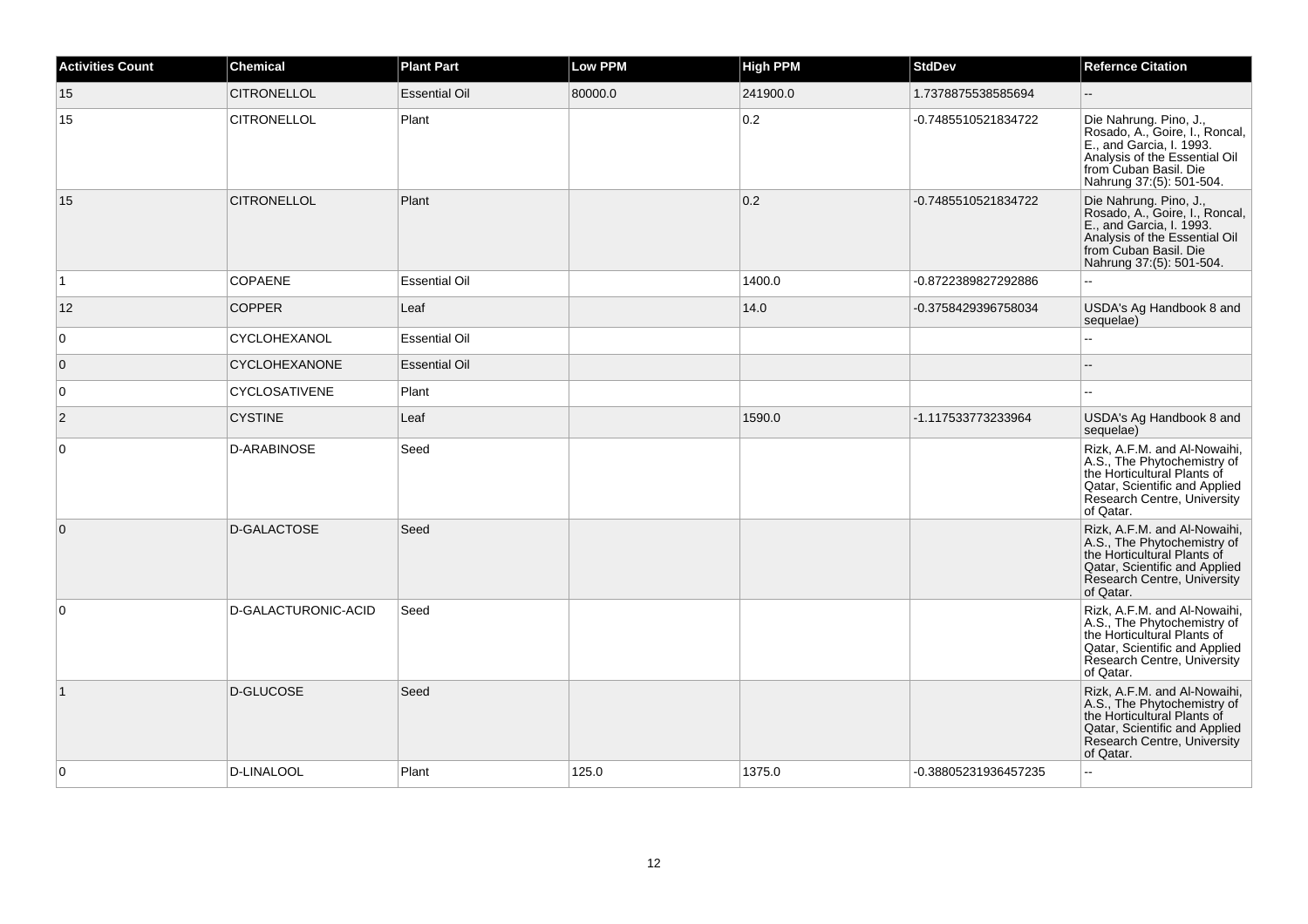| <b>Activities Count</b> | <b>Chemical</b>                             | <b>Plant Part</b>    | <b>Low PPM</b> | High PPM | <b>StdDev</b>       | <b>Refernce Citation</b>                                                                                                                                                   |
|-------------------------|---------------------------------------------|----------------------|----------------|----------|---------------------|----------------------------------------------------------------------------------------------------------------------------------------------------------------------------|
| $\overline{0}$          | <b>D-MANNOSE</b>                            | Seed                 |                |          |                     | Rizk, A.F.M. and Al-Nowaihi,<br>A.S., The Phytochemistry of<br>the Horticultural Plants of<br>Qatar, Scientific and Applied<br>Research Centre, University<br>of Qatar.    |
| 0                       | D-MANNURONIC-ACID                           | Seed                 |                |          |                     | Rizk, A.F.M. and Al-Nowaihi,<br>A.S., The Phytochemistry of<br>the Horticultural Plants of<br>Qatar, Scientific and Applied<br>Research Centre, University<br>of Qatar.    |
| $\overline{9}$          | DELTA-CADINENE                              | Plant                |                | 5.0      | -0.5302645800660227 | Die Nahrung. Pino, J.,<br>Rosado, A., Goire, I., Roncal,<br>E., and Garcia, I. 1993.<br>Analysis of the Essential Oil<br>from Cuban Basil. Die<br>Nahrung 37:(5): 501-504. |
| 9                       | DELTA-CADINENE                              | Plant                |                | 5.0      | -0.5302645800660227 | Die Nahrung. Pino, J.,<br>Rosado, A., Goire, I., Roncal,<br>E., and Garcia, I. 1993.<br>Analysis of the Essential Oil<br>from Cuban Basil. Die<br>Nahrung 37:(5): 501-504. |
| 9                       | DELTA-CADINENE                              | Shoot Essent. Oil    | 2600.0         | 66600.0  | 1.0                 | $\sim$                                                                                                                                                                     |
| $\overline{0}$          | DELTA-GUAIENE                               | Plant                |                |          |                     |                                                                                                                                                                            |
| $\vert$ 2               | <b>ELEMOL</b>                               | <b>Essential Oil</b> |                |          |                     | $\sim$                                                                                                                                                                     |
| $\overline{0}$          | EO                                          | Shoot                |                |          |                     | $\sim$                                                                                                                                                                     |
| $\overline{0}$          | EO                                          | Plant                |                | 2500.0   | -0.5501330222038597 | Die Nahrung. Pino, J.,<br>Rosado, A., Goire, I., Roncal,<br>E., and Garcia, I. 1993.<br>Analysis of the Essential Oil<br>from Cuban Basil. Die<br>Nahrung 37:(5): 501-504. |
| $\overline{0}$          | <b>EO</b>                                   | Plant                |                | 2500.0   | -0.5501330222038597 | Die Nahrung. Pino, J.,<br>Rosado, A., Goire, I., Roncal,<br>E., and Garcia, I. 1993.<br>Analysis of the Essential Oil<br>from Cuban Basil. Die<br>Nahrung 37:(5): 501-504. |
| 10                      | <b>ERIODICTYOL</b>                          | Leaf                 |                |          |                     |                                                                                                                                                                            |
| $\overline{0}$          | ERIODICTYOL-7-O-BETA-D-<br><b>GLUCOSIDE</b> | Leaf                 |                |          |                     | $\sim$                                                                                                                                                                     |
| $\overline{0}$          | ERIODICTYOL-7-O-<br><b>GLUCOSIDE</b>        | Leaf                 |                |          |                     | Plantes Medicinales et<br>Phytotherapie, 24: 193.                                                                                                                          |
| 30                      | <b>ESCULETIN</b>                            | Leaf                 |                |          |                     | Plantes Medicinales et<br>Phytotherapie, 24: 193.                                                                                                                          |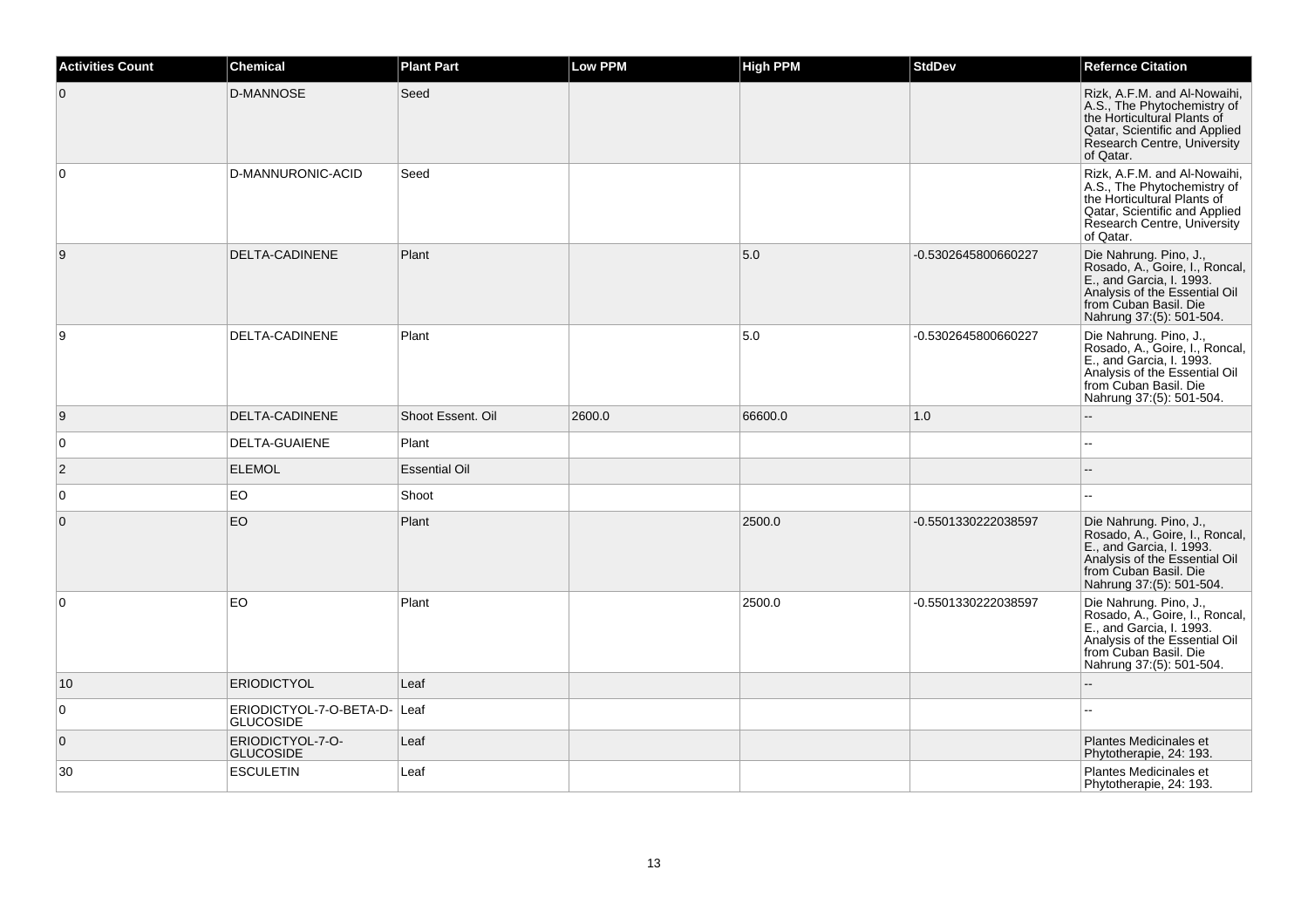| <b>Activities Count</b> | <b>Chemical</b>                        | <b>Plant Part</b>    | <b>Low PPM</b> | <b>High PPM</b> | <b>StdDev</b>        | <b>Refernce Citation</b>                                                                                                                                                   |
|-------------------------|----------------------------------------|----------------------|----------------|-----------------|----------------------|----------------------------------------------------------------------------------------------------------------------------------------------------------------------------|
| 29                      | <b>ESCULIN</b>                         | Leaf                 |                |                 |                      | --                                                                                                                                                                         |
| 12                      | <b>ESTRAGOLE</b>                       | Leaf Essent. Oil     | 7500.0         | 900000.0        | 1.0365049414283074   | $-1$                                                                                                                                                                       |
| 12                      | <b>ESTRAGOLE</b>                       | <b>Essential Oil</b> | 300.0          | 872100.0        | 0.7157318089649249   | $\overline{\phantom{a}}$                                                                                                                                                   |
| 12                      | <b>ESTRAGOLE</b>                       | Plant                | 35.0           | 9000.0          | -0.6985578481954239  | шш.                                                                                                                                                                        |
| 12                      | <b>ESTRAGOLE</b>                       | Shoot Essent, Oil    |                |                 |                      | --                                                                                                                                                                         |
| 12                      | <b>ESTRAGOLE</b>                       | Flower Essent. Oil   |                |                 |                      |                                                                                                                                                                            |
| 12                      | <b>ESTRAGOLE</b>                       | Leaf                 |                |                 |                      |                                                                                                                                                                            |
| 76                      | <b>EUGENOL</b>                         | Plant                |                | 14.0            | -0.6109651056315911  | --                                                                                                                                                                         |
| 76                      | <b>EUGENOL</b>                         | Leaf                 | 14.0           | 8575.0          | 0.19127842889726174  | $\overline{\phantom{a}}$                                                                                                                                                   |
| 76                      | <b>EUGENOL</b>                         | Leaf Essent. Oil     | 51200.0        | 270000.0        | -0.30638029986732646 | $\overline{\phantom{a}}$                                                                                                                                                   |
| 76                      | <b>EUGENOL</b>                         | Shoot Essent. Oil    | 5700.0         | 26700.0         |                      | $-$                                                                                                                                                                        |
| 76                      | <b>EUGENOL</b>                         | <b>Essential Oil</b> | 300.0          | 857500.0        | 1.714831728119204    | --                                                                                                                                                                         |
| 5                       | EUGENOL-METHYL-ETHER Leaf Essent. Oil  |                      |                | 378000.0        | 1.0                  |                                                                                                                                                                            |
| 5                       | EUGENOL-METHYL-ETHER Shoot Essent. Oil |                      | 2000.0         | 8200.0          |                      | шш.                                                                                                                                                                        |
| 5                       | EUGENOL-METHYL-ETHER Essential Oil     |                      |                | 26800.0         | 0.04687758407501351  |                                                                                                                                                                            |
| 5                       | EUGENOL-METHYL-ETHER   Plant           |                      | 375.0          | 2500.0          |                      | Duke, J. A. Writeups or<br>information summaries on<br>approximately 2,000<br>economic plants, USDA,<br>ARS, Beltsville, MD 20705.                                         |
| 17                      | FARNESOL                               | Plant                |                |                 |                      |                                                                                                                                                                            |
| $\overline{0}$          | FAT                                    | Seed                 |                | 242000.0        | -0.12319080878817229 | Щ,                                                                                                                                                                         |
| $\overline{0}$          | <b>FAT</b>                             | Leaf                 | 12000.0        | 89000.0         | 0.6483756218635724   | --                                                                                                                                                                         |
| 6                       | <b>FENCHONE</b>                        | Shoot Essent. Oil    |                | 12900.0         |                      | ۵.                                                                                                                                                                         |
| 6                       | <b>FENCHONE</b>                        | Plant                |                | 30.0            | -0.4714639178202843  | Die Nahrung. Pino, J.,<br>Rosado, A., Goire, I., Roncal,<br>E., and Garcia, I. 1993.<br>Analysis of the Essential Oil<br>from Cuban Basil. Die<br>Nahrung 37:(5): 501-504. |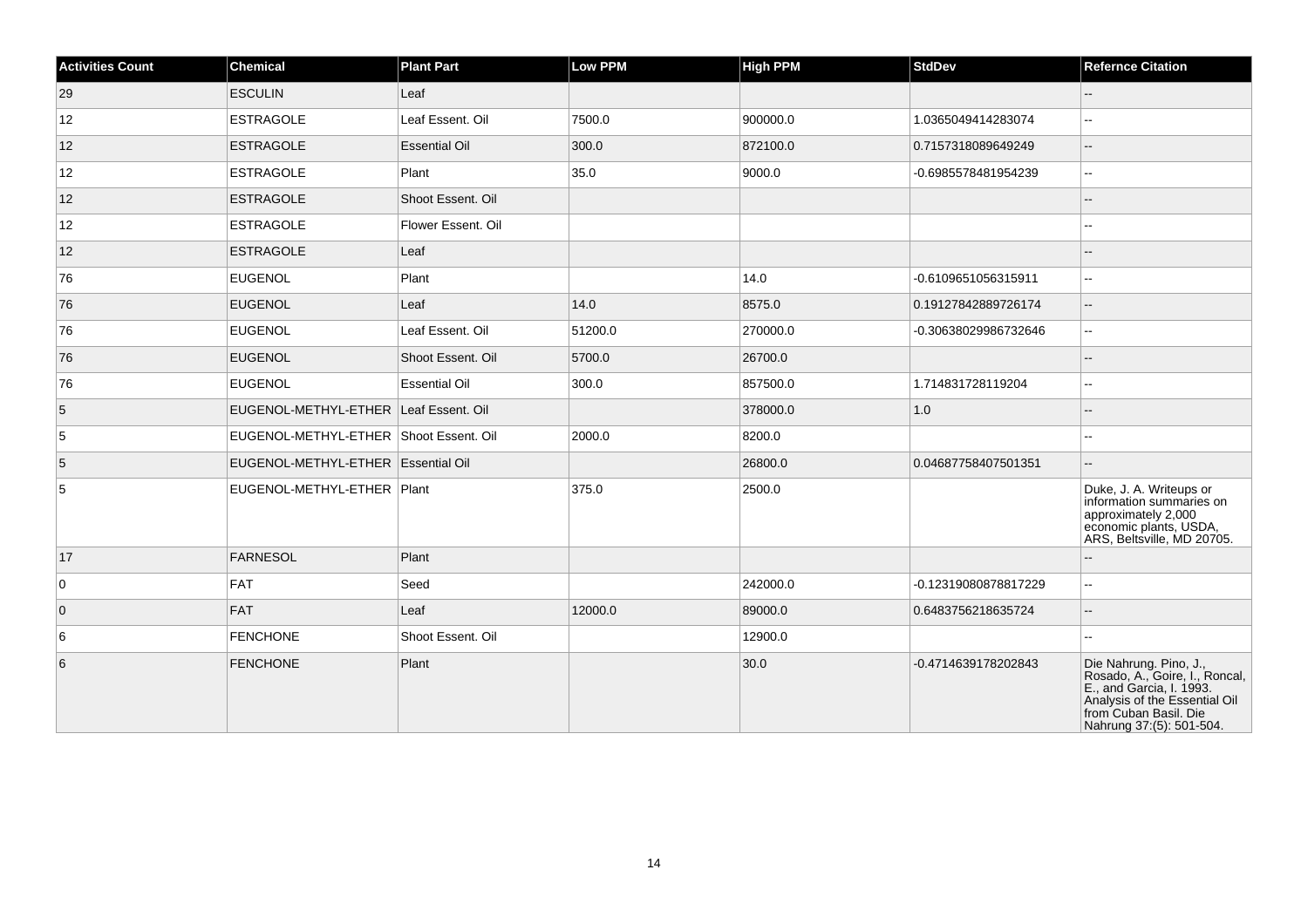| <b>Activities Count</b> | <b>Chemical</b>       | <b>Plant Part</b>    | <b>Low PPM</b> | <b>High PPM</b> | <b>StdDev</b>        | <b>Refernce Citation</b>                                                                                                                                                   |
|-------------------------|-----------------------|----------------------|----------------|-----------------|----------------------|----------------------------------------------------------------------------------------------------------------------------------------------------------------------------|
| 6                       | <b>FENCHONE</b>       | Plant                |                | 30.0            | -0.4714639178202843  | Die Nahrung. Pino, J.,<br>Rosado, A., Goire, I., Roncal,<br>E., and Garcia, I. 1993.<br>Analysis of the Essential Oil<br>from Cuban Basil. Die<br>Nahrung 37:(5): 501-504. |
| $\overline{0}$          | FENCHYL-ACETATE       | Plant                | 1.0            | 60.0            |                      |                                                                                                                                                                            |
| $\overline{1}$          | FENCHYL-ALCOHOL       | Plant                |                | 7.0             |                      | Die Nahrung. Pino, J.,<br>Rosado, A., Goire, I., Roncal,<br>E., and Garcia, I. 1993.<br>Analysis of the Essential Oil<br>from Cuban Basil. Die<br>Nahrung 37:(5): 501-504. |
| $\vert$ 1               | FENCHYL-ALCOHOL       | Plant                |                | 7.0             |                      | Die Nahrung. Pino, J.,<br>Rosado, A., Goire, I., Roncal,<br>E., and Garcia, I. 1993.<br>Analysis of the Essential Oil<br>from Cuban Basil. Die<br>Nahrung 37:(5): 501-504. |
| 15                      | <b>FIBER</b>          | Leaf                 | 145790.0       | 154290.0        | -0.08959174734898213 | $\overline{\phantom{a}}$                                                                                                                                                   |
| $\overline{0}$          | <b>FLAVONOIDS</b>     | Plant                |                |                 |                      | $\overline{\phantom{a}}$                                                                                                                                                   |
| 6                       | <b>FURFURAL</b>       | Plant                |                |                 |                      | $\overline{a}$                                                                                                                                                             |
| $\overline{0}$          | <b>GAMMA-CADINENE</b> | Leaf Essent. Oil     |                | 22800.0         | 1.411528302781677    | ÷.                                                                                                                                                                         |
| $\overline{0}$          | GAMMA-CADINENE        | Plant                |                |                 |                      | Duke, J. A. Writeups or<br>information summaries on<br>approximately 2,000<br>economic plants, USDA,<br>ARS, Beltsville, MD 20705.                                         |
| $\overline{0}$          | GAMMA-CADINENE        | <b>Essential Oil</b> |                |                 |                      |                                                                                                                                                                            |
| $\overline{0}$          | GAMMA-ELEMENE         | Plant                |                | 15.0            | -0.35322200627257305 | Die Nahrung. Pino, J.,<br>Rosado, A., Goire, I., Roncal,<br>E., and Garcia, I. 1993.<br>Analysis of the Essential Oil<br>from Cuban Basil. Die<br>Nahrung 37:(5): 501-504. |
| $\overline{0}$          | GAMMA-ELEMENE         | Shoot Essent. Oil    | 5800.0         | 16200.0         | 1.0                  |                                                                                                                                                                            |
| $\overline{0}$          | GAMMA-ELEMENE         | Plant                |                | 15.0            | -0.35322200627257305 | Die Nahrung. Pino, J.,<br>Rosado, A., Goire, I., Roncal,<br>E., and Garcia, I. 1993.<br>Analysis of the Essential Oil<br>from Cuban Basil. Die<br>Nahrung 37:(5): 501-504. |
| $\overline{0}$          | <b>GAMMA-GUAIENE</b>  | Shoot Essent. Oil    |                | 42600.0         |                      |                                                                                                                                                                            |
| $\overline{0}$          | GAMMA-GURJUNENE       | Plant                |                |                 |                      |                                                                                                                                                                            |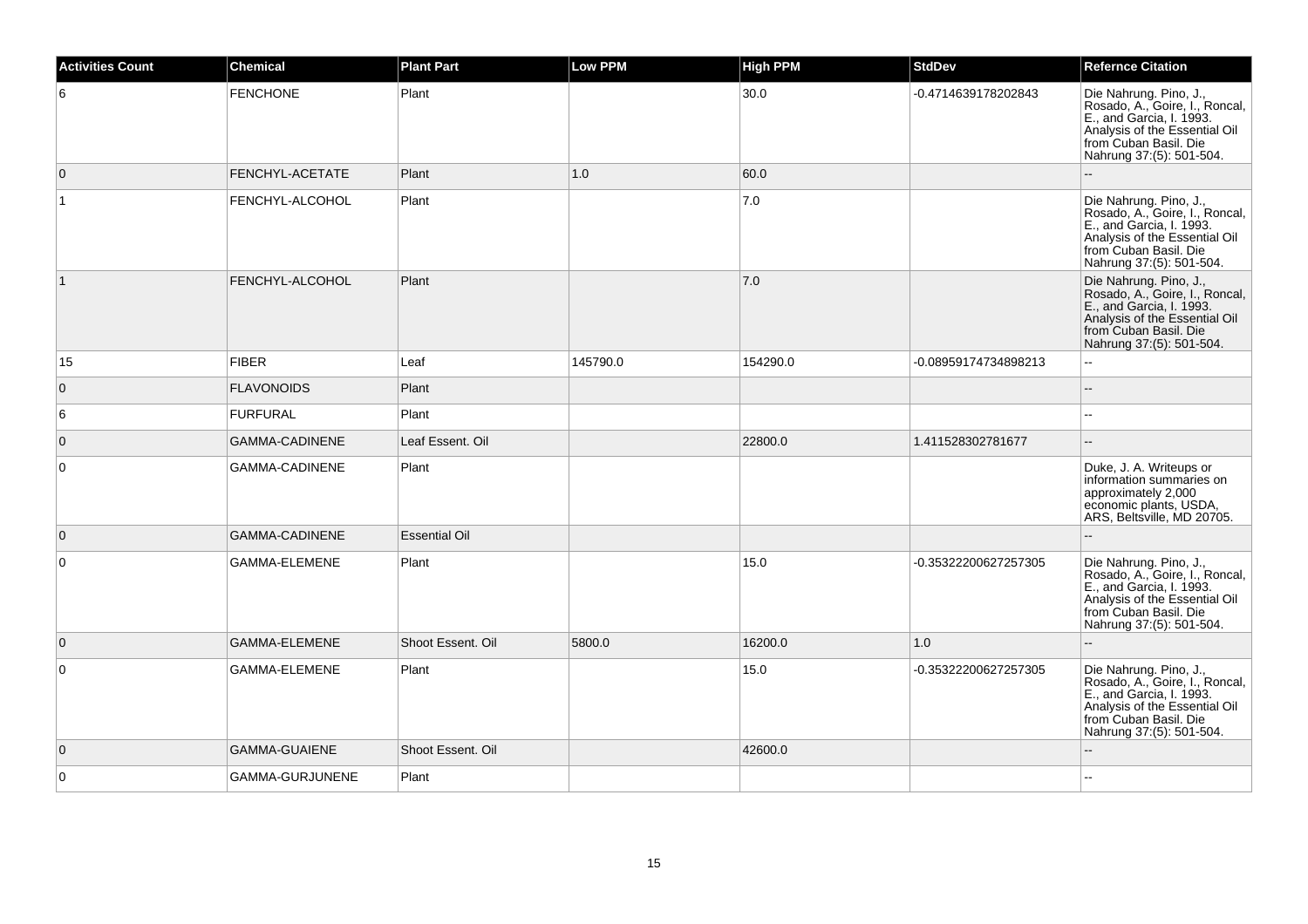| <b>Activities Count</b> | <b>Chemical</b>         | <b>Plant Part</b>    | <b>Low PPM</b> | <b>High PPM</b> | <b>StdDev</b>        | <b>Refernce Citation</b>                                                                                                                                                   |
|-------------------------|-------------------------|----------------------|----------------|-----------------|----------------------|----------------------------------------------------------------------------------------------------------------------------------------------------------------------------|
| $\overline{0}$          | <b>GAMMA-MUUROLENE</b>  | <b>Essential Oil</b> |                |                 |                      |                                                                                                                                                                            |
| $\mathbf 0$             | GAMMA-MUUROLENE         | Plant                |                |                 |                      | Duke, J. A. Writeups or<br>information summaries on<br>approximately 2,000<br>economic plants, USDA,<br>ARS, Beltsville, MD 20705.                                         |
| 11                      | <b>GAMMA-TERPINENE</b>  | Plant                | 1.0            | 10.0            | -0.529894116080377   | Duke, J. A. Writeups or<br>information summaries on<br>approximately 2,000<br>economic plants, USDA,<br>ARS, Beltsville, MD 20705.                                         |
| 11                      | GAMMA-TERPINENE         | Leaf Essent. Oil     | 2000.0         | 14900.0         | -0.5298384190634473  | $\sim$                                                                                                                                                                     |
| 13                      | <b>GERANIAL</b>         | Plant                |                | 5.0             | -0.8456994799530183  | Die Nahrung. Pino, J.,<br>Rosado, A., Goire, I., Roncal,<br>E., and Garcia, I. 1993.<br>Analysis of the Essential Oil<br>from Cuban Basil. Die<br>Nahrung 37:(5): 501-504. |
| 13                      | <b>GERANIAL</b>         | Plant                |                | 5.0             | -0.8456994799530183  | Die Nahrung. Pino, J.,<br>Rosado, A., Goire, I., Roncal,<br>E., and Garcia, I. 1993.<br>Analysis of the Essential Oil<br>from Cuban Basil. Die<br>Nahrung 37:(5): 501-504. |
| 13                      | <b>GERANIAL</b>         | Leaf Essent. Oil     |                | 2000.0          | $-1.0$               |                                                                                                                                                                            |
| 13                      | <b>GERANIAL</b>         | Shoot Essent. Oil    |                | 2100.0          |                      |                                                                                                                                                                            |
| 35                      | <b>GERANIOL</b>         | Plant                |                | 3.0             | -0.44914525148490203 | Die Nahrung. Pino, J.,<br>Rosado, A., Goire, I., Roncal,<br>E., and Garcia, I. 1993.<br>Analysis of the Essential Oil<br>from Cuban Basil. Die<br>Nahrung 37:(5): 501-504. |
| 35                      | <b>GERANIOL</b>         | Plant                | 1.0            | 1000.0          | -0.27782019166414046 | Duke, J. A. Writeups or<br>information summaries on<br>approximately 2,000<br>economic plants, USDA,<br>ARS, Beltsville, MD 20705.                                         |
| 35                      | <b>GERANIOL</b>         | Shoot Essent. Oil    | 1100.0         | 3900.0          |                      |                                                                                                                                                                            |
| 35                      | <b>GERANIOL</b>         | <b>Essential Oil</b> |                | 100000.0        | 0.4011550201900289   | ÷.                                                                                                                                                                         |
| $\mathbf{0}$            | <b>GERANIOL-ACETATE</b> | <b>Essential Oil</b> |                |                 |                      |                                                                                                                                                                            |
| 0                       | <b>GERANIOL-ACETATE</b> | Leaf Essent. Oil     |                | 5000.0          | $-1.0$               | $\sim$                                                                                                                                                                     |
| $\sqrt{5}$              | GERANYL-ACETATE         | Leaf                 | 11.0           | 84.0            | -0.6125829219693176  | Duke, J. A. Writeups or<br>information summaries on<br>approximately 2,000<br>economic plants, USDA,<br>ARS, Beltsville, MD 20705.                                         |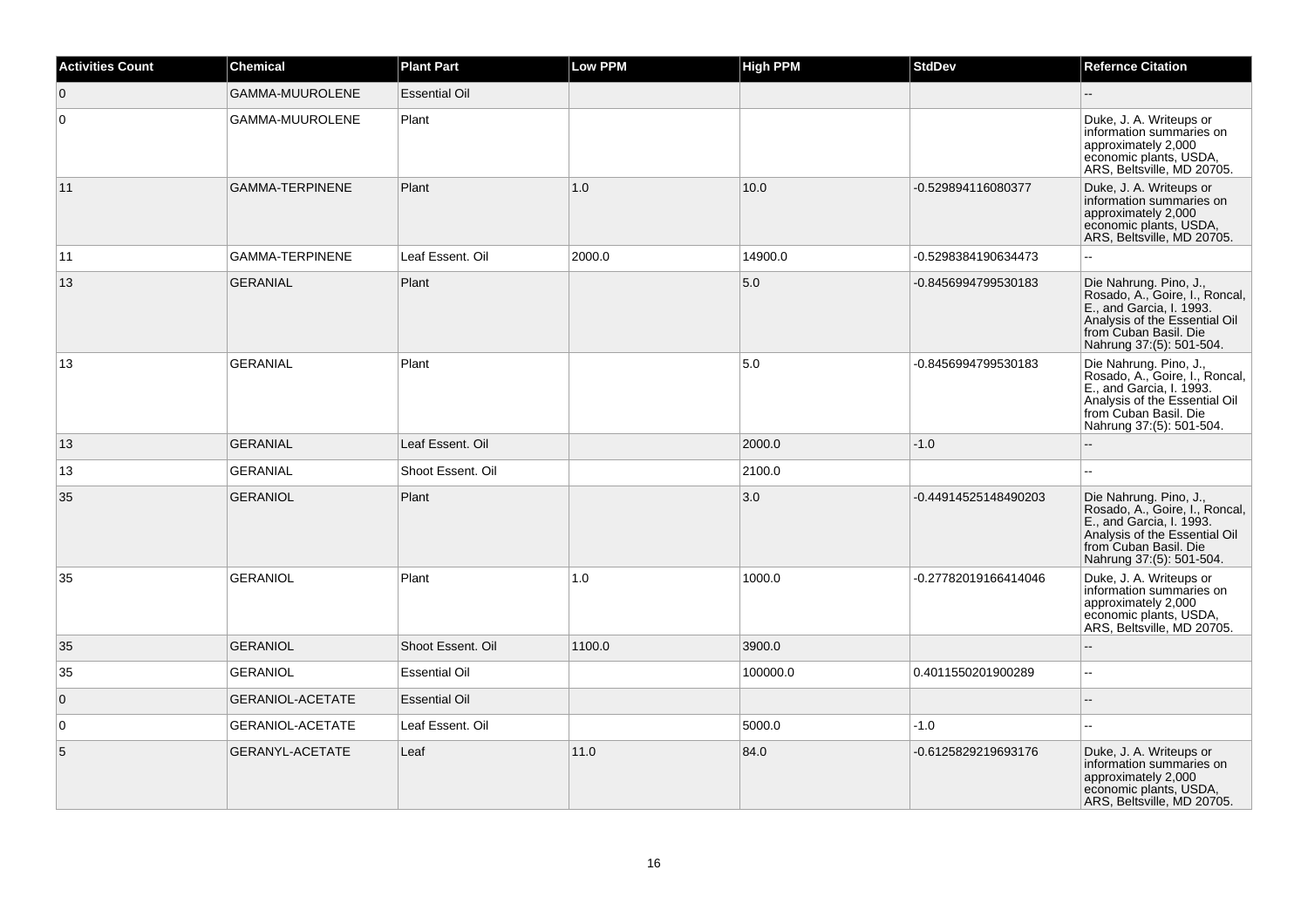| <b>Activities Count</b> | <b>Chemical</b>                             | <b>Plant Part</b>    | <b>Low PPM</b> | High PPM | <b>StdDev</b>       | <b>Refernce Citation</b>                                                                                                                                                   |
|-------------------------|---------------------------------------------|----------------------|----------------|----------|---------------------|----------------------------------------------------------------------------------------------------------------------------------------------------------------------------|
| $\overline{0}$          | <b>GERMACRENE-A</b>                         | Shoot Essent, Oil    |                | 1500.0   |                     |                                                                                                                                                                            |
| $ 2\rangle$             | <b>GERMACRENE-D</b>                         | Plant                |                | 35.0     | -0.3920642941811044 | Die Nahrung. Pino, J.,<br>Rosado, A., Goire, I., Roncal,<br>E., and Garcia, I. 1993.<br>Analysis of the Essential Oil<br>from Cuban Basil. Die<br>Nahrung 37:(5): 501-504. |
| $\overline{2}$          | <b>GERMACRENE-D</b>                         | Shoot Essent, Oil    | 13600.0        | 36200.0  | -1.277169083049922  |                                                                                                                                                                            |
| $\overline{2}$          | <b>GERMACRENE-D</b>                         | Leaf Essent. Oil     |                | 11100.0  | -0.6029429234203527 | $\mathbf{u}$                                                                                                                                                               |
| $\overline{2}$          | <b>GERMACRENE-D</b>                         | Plant                |                | 35.0     | -0.3920642941811044 | Die Nahrung. Pino, J.,<br>Rosado, A., Goire, I., Roncal,<br>E., and Garcia, I. 1993.<br>Analysis of the Essential Oil<br>from Cuban Basil. Die<br>Nahrung 37:(5): 501-504. |
| 8                       | <b>GLUTAMIC-ACID</b>                        | Leaf                 |                | 15650.0  | -1.204342874821576  | USDA's Ag Handbook 8 and<br>sequelae)                                                                                                                                      |
| 12 <sup>°</sup>         | <b>GLYCINE</b>                              | Leaf                 |                | 6900.0   | -0.9337878392435092 | USDA's Ag Handbook 8 and<br>sequelae)                                                                                                                                      |
| $\overline{0}$          | HEX-CIS-2-EN-1-OL-<br><b>BUTYRATE</b>       | Shoot Essent. Oil    |                | 500.0    |                     | $\mathbf{u}$                                                                                                                                                               |
| $\overline{0}$          | HEX-CIS-3-EN-1-OL-<br><b>ACETATE</b>        | <b>Essential Oil</b> |                | 500.0    |                     |                                                                                                                                                                            |
| $\overline{0}$          | HEX-CIS-3-EN-1-OL-<br><b>ACETATE</b>        | Shoot Essent, Oil    |                |          |                     |                                                                                                                                                                            |
| $\overline{0}$          | HEXAHYDROFARNESYL-<br><b>ACETONE</b>        | Shoot Essent. Oil    |                | 4400.0   |                     |                                                                                                                                                                            |
| $\overline{0}$          | HEXAN-1-AL                                  | Shoot Essent. Oil    |                |          |                     |                                                                                                                                                                            |
| $\overline{7}$          | <b>HISTIDINE</b>                            | Leaf                 |                | 2870.0   | -1.2578053845584176 | USDA's Ag Handbook 8 and<br>sequelae)                                                                                                                                      |
| $\overline{2}$          | <b>HUMULENE</b>                             | <b>Essential Oil</b> |                |          |                     |                                                                                                                                                                            |
| 0                       | HUMULENE-EPOXIDE                            | Plant                |                | 0.2      |                     | Die Nahrung. Pino, J.,<br>Rosado, A., Goire, I., Roncal,<br>E., and Garcia, I. 1993.<br>Analysis of the Essential Oil<br>from Cuban Basil. Die<br>Nahrung 37:(5): 501-504. |
| $\overline{0}$          | HUMULENE-EPOXIDE                            | Plant                |                | 0.2      |                     | Die Nahrung. Pino, J.,<br>Rosado, A., Goire, I., Roncal,<br>E., and Garcia, I. 1993.<br>Analysis of the Essential Oil<br>from Cuban Basil. Die<br>Nahrung 37:(5): 501-504. |
| $\overline{0}$          | HYDROXY-BENZOIC-ACID-<br>4-BETA-D-GLUCOSIDE | Leaf                 |                |          |                     | $\sim$                                                                                                                                                                     |
| 6                       | <b>IRON</b>                                 | Leaf                 | 48.0           | 478.0    | 0.2910263957706515  |                                                                                                                                                                            |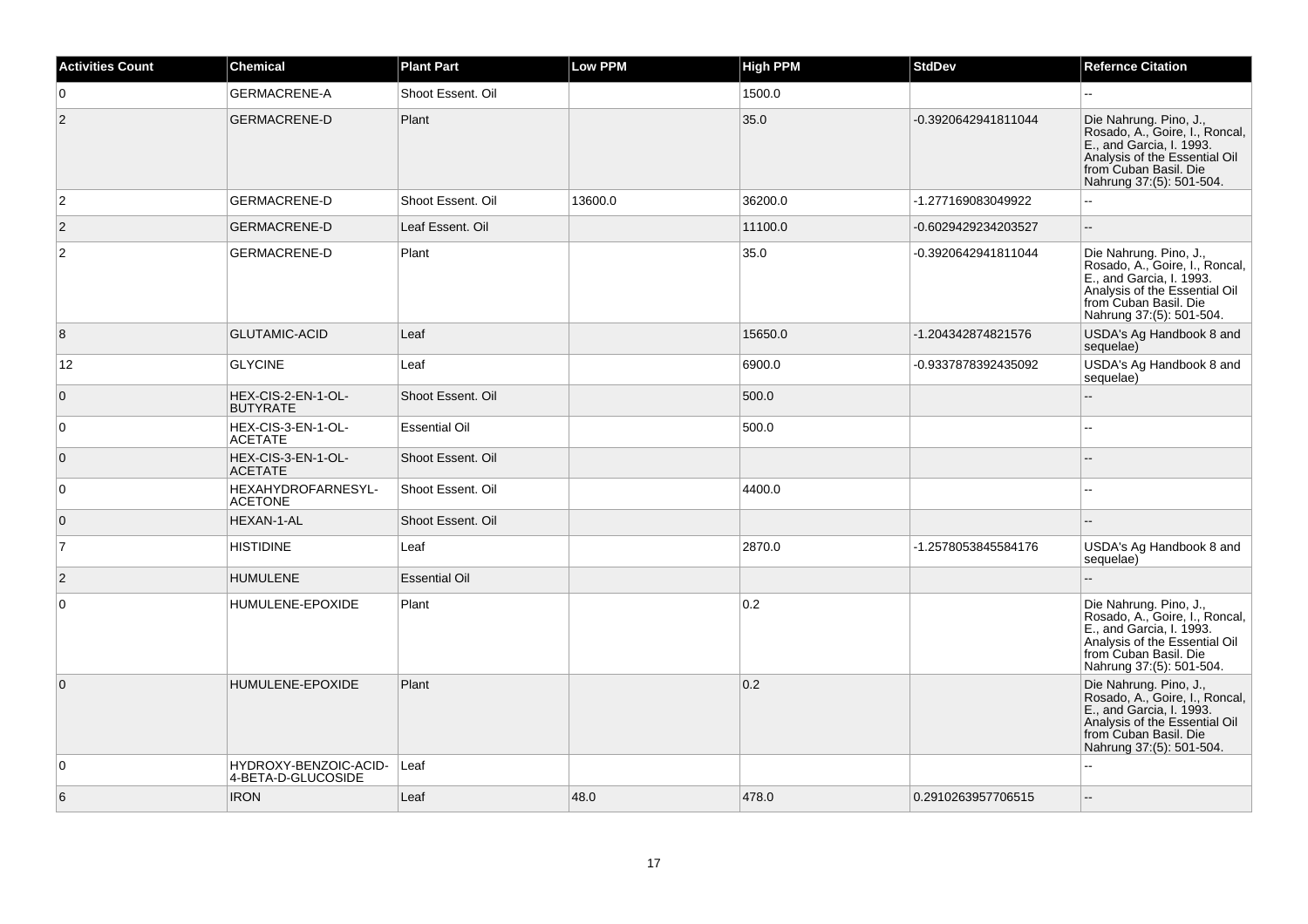| <b>Activities Count</b> | <b>Chemical</b>                             | <b>Plant Part</b>    | <b>Low PPM</b> | <b>High PPM</b> | <b>StdDev</b>         | <b>Refernce Citation</b>                                                                                                                                                   |
|-------------------------|---------------------------------------------|----------------------|----------------|-----------------|-----------------------|----------------------------------------------------------------------------------------------------------------------------------------------------------------------------|
| $\vert$ 1               | <b>ISOCARYOPHYLLENE</b>                     | Plant                |                |                 |                       | $\overline{a}$                                                                                                                                                             |
| 16                      | <b>ISOEUGENOL</b>                           | Plant                | 8.0            | 95.0            |                       |                                                                                                                                                                            |
| $\overline{0}$          | ISOEUGENOL-METHYL-<br><b>ETHER</b>          | Plant                |                |                 |                       | Stitt, Paul. Why George<br>should eat broccoli.                                                                                                                            |
| 3                       | <b>ISOLEUCINE</b>                           | Leaf                 |                | 5880.0          | -1.5930724298495411   | USDA's Ag Handbook 8 and<br>sequelae)                                                                                                                                      |
| 22                      | <b>ISOQUERCITRIN</b>                        | Leaf                 |                |                 |                       |                                                                                                                                                                            |
| $\overline{0}$          | JUVOCIMENE-I                                | Plant                | 0.007          | 0.05            |                       | Duke, J. A. Writeups or<br>information summaries on<br>approximately 2,000<br>economic plants, USDA,<br>ARS, Beltsville, MD 20705.                                         |
| $\overline{0}$          | JUVOCIMENE-I                                | <b>Essential Oil</b> |                | 5.0             |                       |                                                                                                                                                                            |
| $\overline{0}$          | <b>JUVOCIMENE-II</b>                        | Plant                | 0.007          | 0.05            |                       | Duke, J. A. Writeups or<br>information summaries on<br>approximately 2,000<br>economic plants, USDA,<br>ARS, Beltsville, MD 20705.                                         |
| $\overline{0}$          | <b>JUVOCIMENE-II</b>                        | <b>Essential Oil</b> |                | 5.0             |                       |                                                                                                                                                                            |
| 75                      | <b>KAEMPFEROL</b>                           | Leaf                 |                |                 |                       |                                                                                                                                                                            |
| $\overline{0}$          | KAEMPFEROL-3-O-BETA-D-<br><b>RUTINOSIDE</b> | Leaf                 |                |                 |                       |                                                                                                                                                                            |
| $\overline{0}$          | KAEMPFEROL-GLYCOSIDE Leaf                   |                      |                |                 |                       | Bisset, N.G., ed. 1994.<br>Herbal Drugs and<br>Phytopharmaceuticals. CRC<br>Press. Boca Raton, FL. 566<br>pp.                                                              |
| $\overline{0}$          | <b>KILOCALORIES</b>                         | Plant                | 430.0          | 3280.0          | -0.019226817903195786 | u.                                                                                                                                                                         |
| $\overline{0}$          | L-RHAMNOSE                                  | Seed                 |                |                 |                       | Rizk, A.F.M. and Al-Nowaihi,<br>A.S., The Phytochemistry of<br>the Horticultural Plants of<br>Qatar, Scientific and Applied<br>Research Centre, University<br>of Qatar.    |
| $\overline{0}$          | <b>LEDENE</b>                               | Plant                |                |                 |                       |                                                                                                                                                                            |
| $\overline{2}$          | <b>LEUCINE</b>                              | Leaf                 |                | 10780.0         | -0.8829732628709146   | USDA's Ag Handbook 8 and<br>sequelae)                                                                                                                                      |
| 60                      | <b>LIMONENE</b>                             | Plant                |                | 20.0            | -0.4735121569427471   | Die Nahrung. Pino, J.,<br>Rosado, A., Goire, I., Roncal,<br>E., and Garcia, I. 1993.<br>Analysis of the Essential Oil<br>from Cuban Basil. Die<br>Nahrung 37:(5): 501-504. |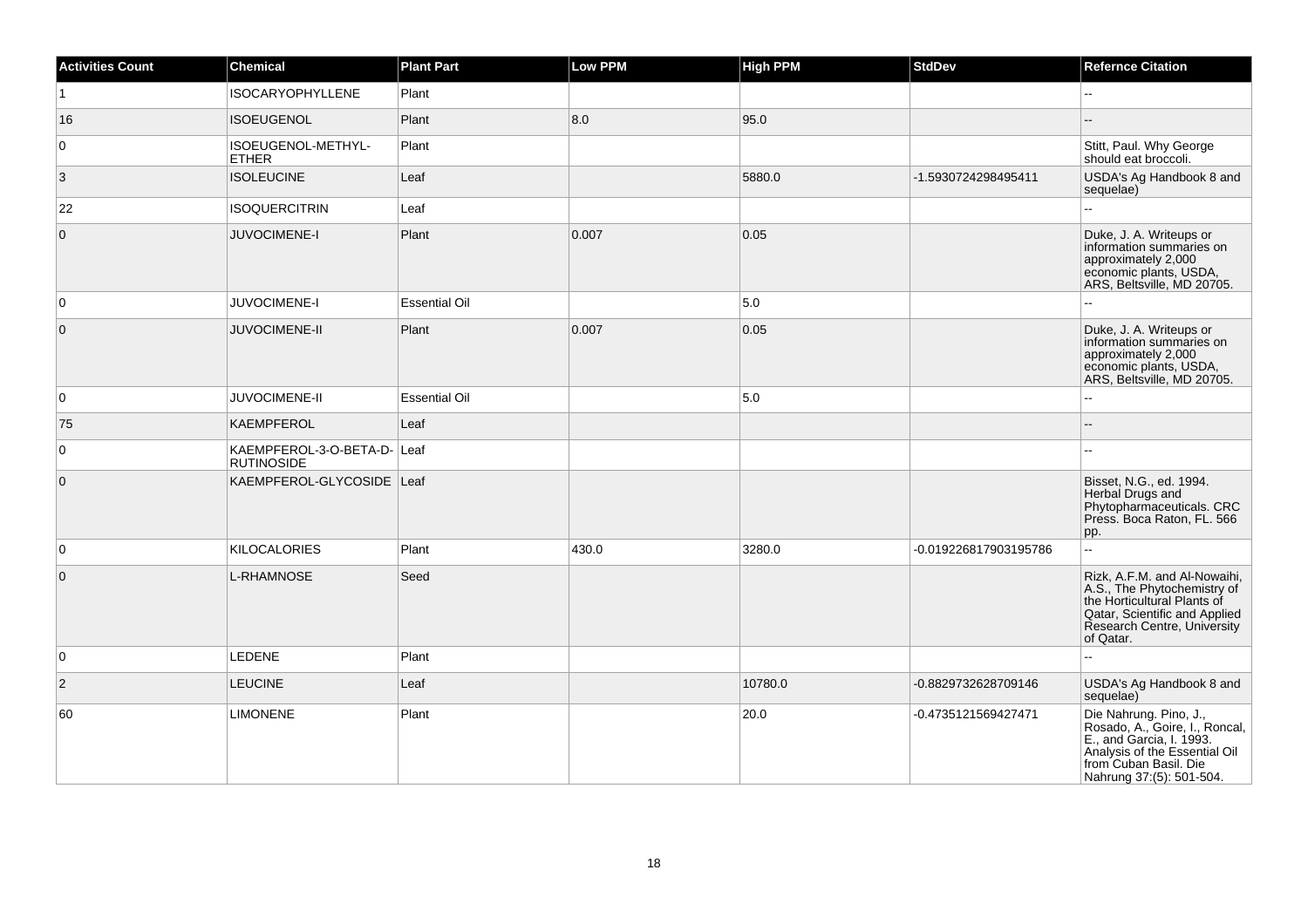| <b>Activities Count</b> | <b>Chemical</b>  | <b>Plant Part</b>    | <b>Low PPM</b> | <b>High PPM</b> | <b>StdDev</b>        | <b>Refernce Citation</b>                                                                                                                                                   |
|-------------------------|------------------|----------------------|----------------|-----------------|----------------------|----------------------------------------------------------------------------------------------------------------------------------------------------------------------------|
| 60                      | <b>LIMONENE</b>  | Plant                |                | 20.0            | -0.4735121569427471  | Die Nahrung. Pino, J.,<br>Rosado, A., Goire, I., Roncal,<br>E., and Garcia, I. 1993.<br>Analysis of the Essential Oil<br>from Cuban Basil. Die<br>Nahrung 37:(5): 501-504. |
| 60                      | <b>LIMONENE</b>  | Leaf Essent. Oil     | 1000.0         | 2900.0          | -0.6654054021595263  | ä.                                                                                                                                                                         |
| 60                      | <b>LIMONENE</b>  | <b>Essential Oil</b> | 3100.0         | 77600.0         | -0.2904096059080155  | $\overline{\phantom{a}}$                                                                                                                                                   |
| 60                      | <b>LIMONENE</b>  | Shoot Essent, Oil    |                | 7100.0          | -0.8611251092370704  |                                                                                                                                                                            |
| $\overline{0}$          | <b>LINALOL</b>   | Plant                | 30.0           | 300.0           | -0.36439344091845893 | Duke, J. A. Writeups or<br>information summaries on<br>approximately 2,000<br>economic plants, USDA,<br>ARS, Beltsville, MD 20705.                                         |
| $\overline{0}$          | <b>LINALOL</b>   | Plant                | 5.0            | 8730.0          | 1.541392799837111    |                                                                                                                                                                            |
| 53                      | <b>LINALOOL</b>  | Shoot Essent, Oil    | 49500.0        | 177100.0        | 0.31770222209079224  | $-$                                                                                                                                                                        |
| 53                      | <b>LINALOOL</b>  | Flower Essent. Oil   |                | 416000.0        |                      |                                                                                                                                                                            |
| 53                      | <b>LINALOOL</b>  | Plant                | 5.0            | 8730.0          | 0.5167217771424646   | Ξ.                                                                                                                                                                         |
| 53                      | <b>LINALOOL</b>  | <b>Essential Oil</b> | 10.0           | 630000.0        | 2.241643366280597    | $\sim$                                                                                                                                                                     |
| 53                      | <b>LINALOOL</b>  | Leaf Essent. Oil     | 14000.0        | 593000.0        | 3.0590616231923224   |                                                                                                                                                                            |
| 53                      | <b>LINALOOL</b>  | Leaf                 |                |                 |                      | $\overline{\phantom{a}}$                                                                                                                                                   |
| $\overline{0}$          | LINALOOL-ACETATE | <b>Essential Oil</b> |                |                 |                      |                                                                                                                                                                            |
| $\overline{0}$          | LINALOOL-ACETATE | Shoot Essent. Oil    |                | 2400.0          |                      |                                                                                                                                                                            |
| $\overline{0}$          | LINALOOL-ACETATE | Leaf Essent. Oil     |                | 6000.0          | -1.108269136137348   | $\overline{a}$                                                                                                                                                             |
| $\overline{7}$          | LINALYL-ACETATE  | Plant                | 15.0           | 240.0           | -0.4626561664258833  | Duke, J. A. Writeups or<br>information summaries on<br>approximately 2,000<br>economic plants, USDA,<br>ARS, Beltsville, MD 20705.                                         |
| 27                      | LINOLEIC-ACID    | Seed                 | 53240.0        | 145200.0        | 0.32625439958347807  | $\sim$                                                                                                                                                                     |
| $\overline{0}$          | LINOLENIC-ACID   | Seed                 | 50820.0        | 121000.0        | 1.5324980081440946   |                                                                                                                                                                            |
| 78                      | <b>LUTEOLIN</b>  | Plant                |                |                 |                      | Stitt, Paul. Why George<br>should eat broccoli.                                                                                                                            |
| $\overline{4}$          | <b>LYSINE</b>    | Leaf                 |                | 6180.0          | -1.5226687945679613  | USDA's Ag Handbook 8 and<br>sequelae)                                                                                                                                      |
| 65                      | <b>MAGNESIUM</b> | Leaf                 | 4100.0         | 4340.0          | 0.08273170384575512  | USDA's Ag Handbook 8 and<br>sequelae)                                                                                                                                      |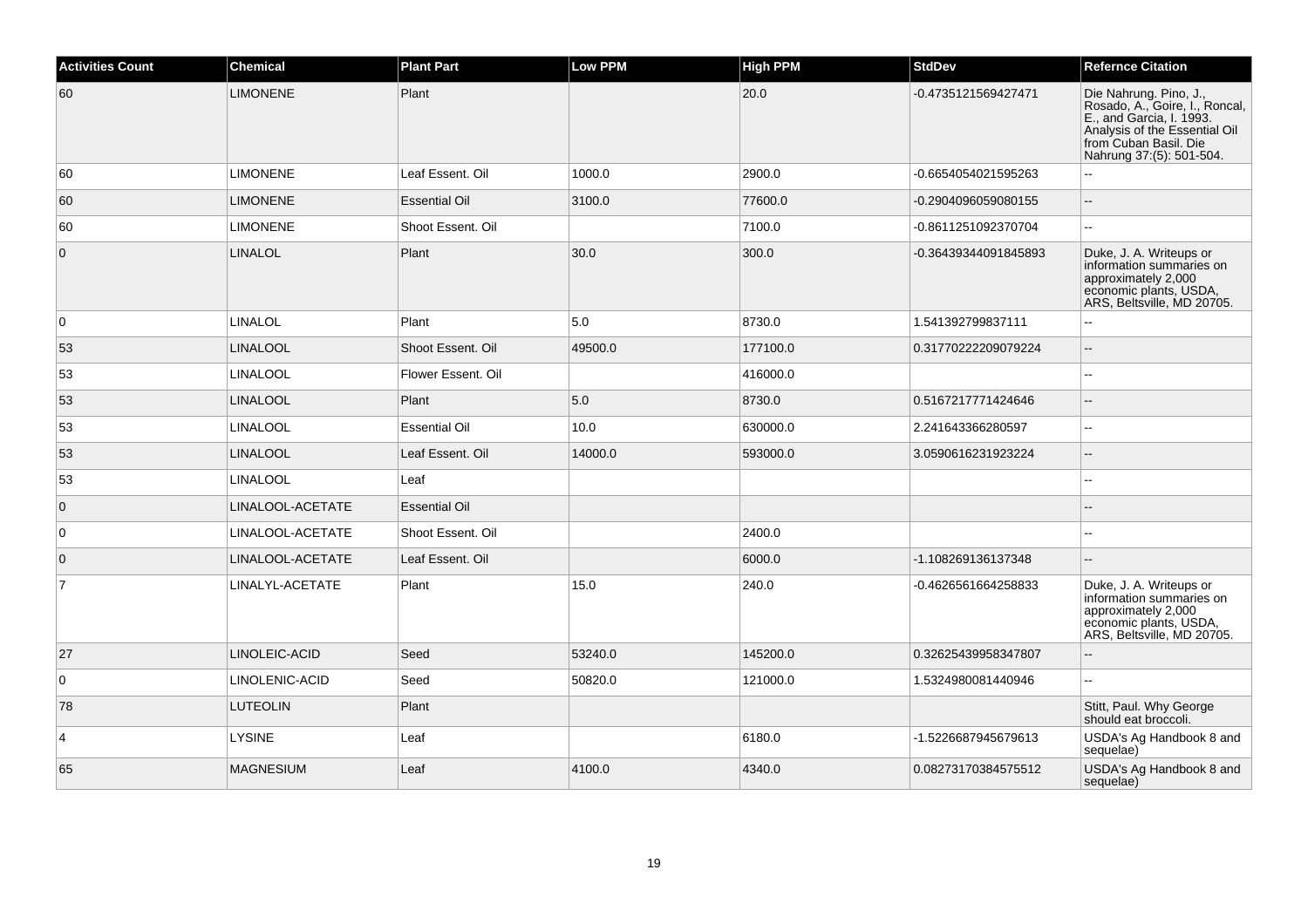| <b>Activities Count</b> | <b>Chemical</b>   | <b>Plant Part</b>    | <b>Low PPM</b> | <b>High PPM</b> | <b>StdDev</b>        | <b>Refernce Citation</b>                                                                                                                                                   |
|-------------------------|-------------------|----------------------|----------------|-----------------|----------------------|----------------------------------------------------------------------------------------------------------------------------------------------------------------------------|
| 14                      | MANGANESE         | Leaf                 |                | 32.0            | -0.40668721364691    | USDA's Ag Handbook 8 and<br>sequelae)                                                                                                                                      |
| 63                      | MENTHOL           | Plant                | 4.0            | 32.0            | -0.6155897076601419  | Duke, J. A. Writeups or<br>information summaries on<br>approximately 2,000<br>economic plants, USDA,<br>ARS, Beltsville, MD 20705.                                         |
| 63                      | <b>MENTHOL</b>    | <b>Essential Oil</b> |                |                 |                      |                                                                                                                                                                            |
| 30                      | <b>MENTHONE</b>   | Plant                |                | 1.0             | -0.5150338999298373  | Duke, J. A. Writeups or<br>information summaries on<br>approximately 2,000<br>economic plants, USDA,<br>ARS, Beltsville, MD 20705.                                         |
| 30                      | <b>MENTHONE</b>   | <b>Essential Oil</b> |                |                 |                      |                                                                                                                                                                            |
| 15                      | <b>METHIONINE</b> | Leaf                 |                | 2020.0          | -0.8867496430331252  | USDA's Ag Handbook 8 and<br>sequelae)                                                                                                                                      |
| 6                       | METHYL-CHAVICOL   | Plant                | 238.0          | 8780.0          | 0.8345194128913528   | $\sim$ $\sim$                                                                                                                                                              |
| 5                       | METHYL-CINNAMATE  | Plant                | 1.0            | 2800.0          |                      | $\mathbf{L}$                                                                                                                                                               |
| 20                      | METHYL-EUGENOL    | Plant                | 13.0           | 1400.0          | 0.9663911485584473   | $\sim$                                                                                                                                                                     |
| 15                      | METHYL-ISOEUGENOL | Plant                |                |                 |                      |                                                                                                                                                                            |
| 0                       | METHYL-THYMOL     | Plant                |                | 0.2             | -0.999999999999998   | Die Nahrung. Pino, J.,<br>Rosado, A., Goire, I., Roncal,<br>E., and Garcia, I. 1993.<br>Analysis of the Essential Oil<br>from Cuban Basil. Die<br>Nahrung 37:(5): 501-504. |
| 3                       | <b>MUCILAGE</b>   | Seed Oil             |                |                 |                      |                                                                                                                                                                            |
| 3                       | MUCILAGE          | Seed                 |                | 93000.0         | -0.6574211348716195  | $\sim$ $\sim$                                                                                                                                                              |
| 22                      | <b>MYRCENE</b>    | Plant                | 2.0            | 80.0            | -0.3882101667097782  | $\overline{\phantom{a}}$                                                                                                                                                   |
| 22                      | <b>MYRCENE</b>    | Leaf Essent. Oil     | 1000.0         | 8600.0          | -0.3333131413210551  | $\sim$                                                                                                                                                                     |
| 22                      | <b>MYRCENE</b>    | Shoot Essent. Oil    | 2600.0         | 18000.0         | -0.40439631676723714 | $\overline{\phantom{a}}$                                                                                                                                                   |
| 22                      | <b>MYRCENE</b>    | <b>Essential Oil</b> |                | 1300.0          | -0.4270241436912702  | $\mathbf{u}$                                                                                                                                                               |
| 22                      | <b>MYRCENE</b>    | Leaf                 | 2.0            | 80.0            | -0.14380734093480035 | ÷.                                                                                                                                                                         |
| $\mathbf 0$             | MYRCENOL          | <b>Essential Oil</b> |                |                 |                      |                                                                                                                                                                            |
| $\overline{4}$          | <b>NERAL</b>      | Leaf Essent. Oil     |                | 1000.0          | $-1.0$               |                                                                                                                                                                            |
| $\overline{4}$          | <b>NERAL</b>      | Shoot Essent. Oil    |                | 2000.0          |                      |                                                                                                                                                                            |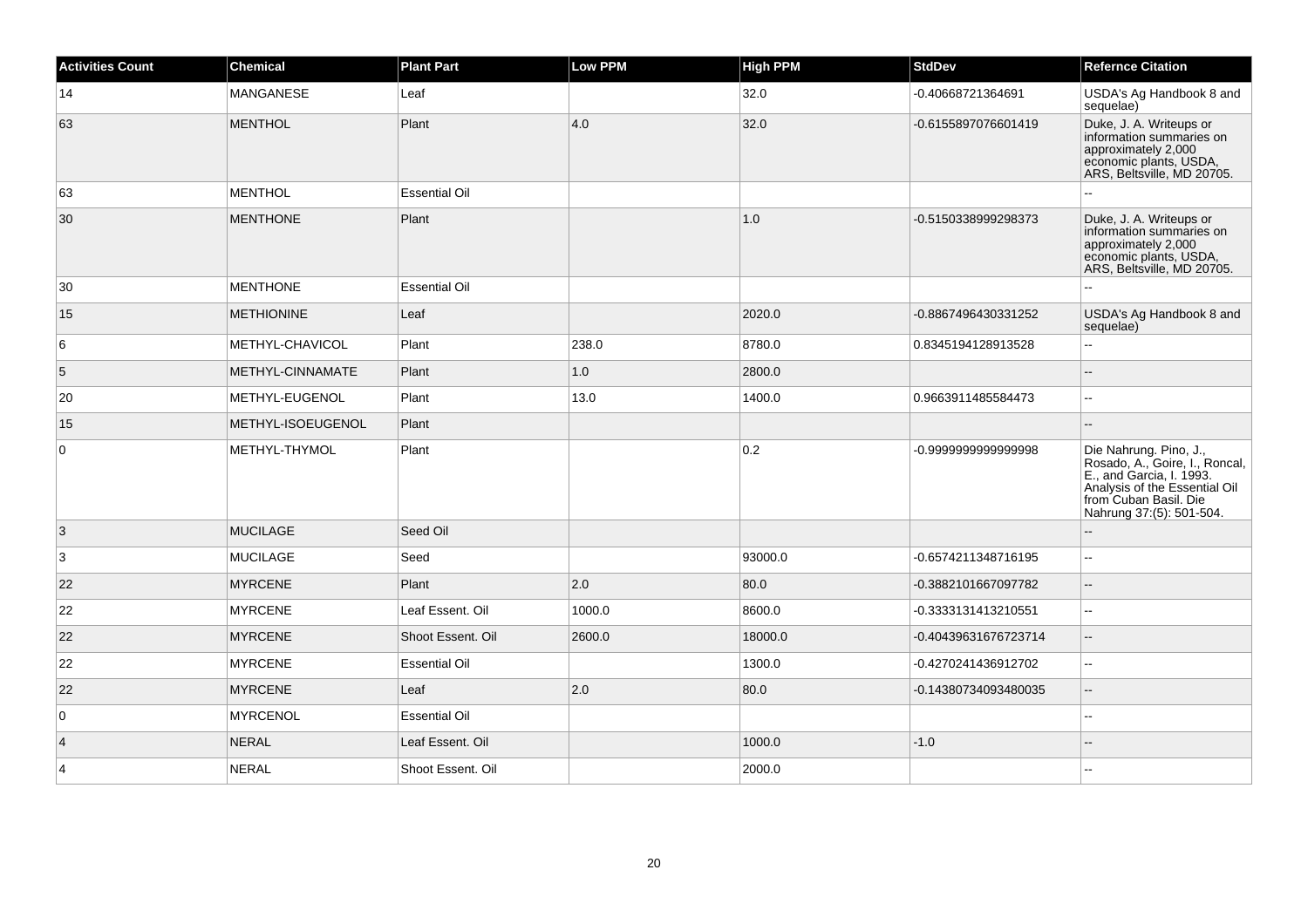| <b>Activities Count</b> | <b>Chemical</b>                          | <b>Plant Part</b>    | <b>Low PPM</b> | <b>High PPM</b> | <b>StdDev</b>        | <b>Refernce Citation</b>                                                                                                                                                   |
|-------------------------|------------------------------------------|----------------------|----------------|-----------------|----------------------|----------------------------------------------------------------------------------------------------------------------------------------------------------------------------|
| $\overline{4}$          | NERAL                                    | Plant                |                | 5.0             | -0.761795742829685   | Die Nahrung. Pino, J.,<br>Rosado, A., Goire, I., Roncal,<br>E., and Garcia, I. 1993.<br>Analysis of the Essential Oil<br>from Cuban Basil. Die<br>Nahrung 37:(5): 501-504. |
| 10                      | <b>NEROL</b>                             | Plant                | 2.5            | 300.0           | -0.24843221504215574 | $\mathbf{L}$                                                                                                                                                               |
| 10                      | NEROL                                    | Shoot Essent. Oil    |                | 700.0           |                      |                                                                                                                                                                            |
| 10                      | NEROL                                    | <b>Essential Oil</b> |                | 30000.0         | -0.586310919290707   | $\sim$                                                                                                                                                                     |
| $\overline{0}$          | NEROL-ACETATE                            | Shoot Essent. Oil    |                | 2500.0          |                      | $\sim$                                                                                                                                                                     |
| $\mathbf{1}$            | <b>NEROLIDIOL</b>                        | Plant                |                | 5.0             |                      | Die Nahrung. Pino, J.,<br>Rosado, A., Goire, I., Roncal,<br>E., and Garcia, I. 1993.<br>Analysis of the Essential Oil<br>from Cuban Basil. Die<br>Nahrung 37:(5): 501-504. |
| $\vert$ 1               | <b>NEROLIDIOL</b>                        | <b>Essential Oil</b> |                |                 |                      |                                                                                                                                                                            |
| 11                      | <b>NEROLIDOL</b>                         | <b>Essential Oil</b> |                |                 |                      | Duke, J. A. Writeups or<br>information summaries on<br>approximately 2,000<br>economic plants, USDA,<br>ARS, Beltsville, MD 20705.                                         |
| 11                      | <b>NEROLIDOL</b>                         | Plant                |                | 5.0             | -0.9701964434020749  | Die Nahrung. Pino, J.,<br>Rosado, A., Goire, I., Roncal,<br>E., and Garcia, I. 1993.<br>Analysis of the Essential Oil<br>from Cuban Basil. Die<br>Nahrung 37:(5): 501-504. |
| 11                      | <b>NEROLIDOL</b>                         | Shoot Essent. Oil    |                | 4700.0          |                      | $\sim$                                                                                                                                                                     |
| 39                      | <b>NIACIN</b>                            | Leaf                 | 8.0            | 69.0            | -0.34667165096151836 | $\sim$                                                                                                                                                                     |
| 0                       | <b>NONANAL</b>                           | Plant                |                |                 |                      |                                                                                                                                                                            |
| 6                       | $O-$<br>METHOXYCINNAMALDEHY<br><b>DE</b> | Plant                |                |                 |                      |                                                                                                                                                                            |
| $\overline{2}$          | <b>OCIMENE</b>                           | Leaf Essent. Oil     |                | 1000.0          | -1.0                 | $\overline{a}$                                                                                                                                                             |
| $\overline{2}$          | <b>OCIMENE</b>                           | <b>Essential Oil</b> |                |                 |                      |                                                                                                                                                                            |
| 0                       | OCTAN-1-OL                               | Shoot Essent. Oil    |                |                 |                      | $\overline{a}$                                                                                                                                                             |
| $\overline{0}$          | OCTAN-1-OL-ACETATE                       | Shoot Essent. Oil    |                | 1700.0          |                      |                                                                                                                                                                            |
| $\overline{0}$          | <b>OCTANOL</b>                           | Plant                |                |                 |                      | $\sim$                                                                                                                                                                     |
| $\overline{0}$          | OCTEN-1-OL-ACETATE                       | Shoot Essent. Oil    |                | 300.0           |                      |                                                                                                                                                                            |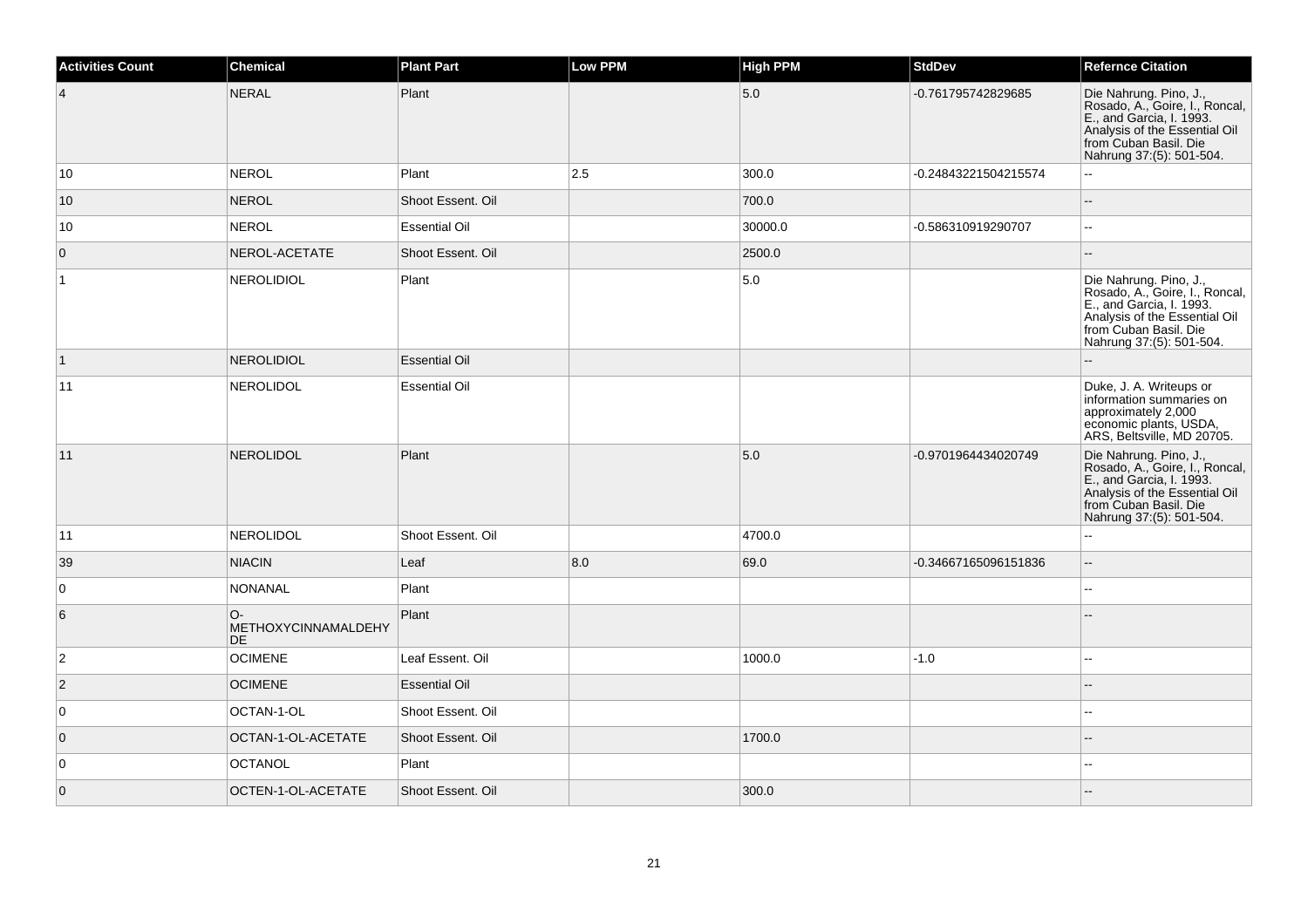| <b>Activities Count</b> | <b>Chemical</b>                        | <b>Plant Part</b>     | Low PPM | <b>High PPM</b> | <b>StdDev</b>        | <b>Refernce Citation</b>                                                                                                                                                                                              |
|-------------------------|----------------------------------------|-----------------------|---------|-----------------|----------------------|-----------------------------------------------------------------------------------------------------------------------------------------------------------------------------------------------------------------------|
| 64                      | OLEANOLIC-ACID                         | Flower                |         | 1300.0          | -0.6357280607585934  | $\sim$                                                                                                                                                                                                                |
| 64                      | OLEANOLIC-ACID                         | Leaf                  |         | 1700.0          | 0.19433717473155765  | List, P.H. and Horhammer, L.,<br>Hager's Handbuch der<br>Pharmazeutischen Praxis,<br>Vols. 2-6, Springer-Verlag,<br>Berlin, 1969-1979.                                                                                |
| 18                      | OLEIC-ACID                             | Seed                  | 26620.0 | 36300.0         | -0.6806928979897604  |                                                                                                                                                                                                                       |
| $\overline{4}$          | <b>ORIENTIN</b>                        | Plant                 |         |                 |                      | Stitt, Paul. Why George<br>should eat broccoli.                                                                                                                                                                       |
| 25                      | P-COUMARIC-ACID                        | Leaf                  |         | 760.0           | -0.150429773215176   |                                                                                                                                                                                                                       |
| 16                      | P-CYMENE                               | <b>Tissue Culture</b> |         |                 |                      |                                                                                                                                                                                                                       |
| 16                      | P-CYMENE                               | Leaf Essent. Oil      |         | 300.0           | -0.7742826608460229  | $\sim$                                                                                                                                                                                                                |
| 16                      | P-CYMENE                               | Shoot Essent. Oil     |         | 300.0           | -1.3971068639782231  | $\sim$                                                                                                                                                                                                                |
| 16                      | P-CYMENE                               | <b>Essential Oil</b>  |         | 2400.0          | -0.6135781849583403  | $\sim$                                                                                                                                                                                                                |
| 16                      | P-CYMENE                               | Plant                 | 1.0     | 16.0            | -0.4160900695992076  | Duke, J. A. Writeups or<br>information summaries on<br>approximately 2,000<br>economic plants, USDA,<br>ARS, Beltsville, MD 20705.                                                                                    |
| $\overline{0}$          | P-<br>METHOXYBENZALDEHYDE              | Plant                 |         |                 |                      |                                                                                                                                                                                                                       |
| $\overline{2}$          | P-<br>METHOXYCINNAMALDEHY<br><b>DE</b> | Flower Essent, Oil    |         | 40000.0         |                      |                                                                                                                                                                                                                       |
| $\overline{2}$          | P-<br>METHOXYCINNAMALDEHY<br>DE.       | <b>Essential Oil</b>  | 1000.0  | 4000.0          |                      | Duke, J. A. Writeups or<br>information summaries on<br>approximately 2,000<br>economic plants, USDA,<br>ARS, Beltsville, MD 20705.                                                                                    |
| 13                      | <b>PALMITIC-ACID</b>                   | Seed                  |         | 16940.0         | -0.350073884010438   | $\overline{a}$                                                                                                                                                                                                        |
| $\overline{4}$          | PHELLANDRENE                           | Plant                 |         |                 |                      | Williamson, E. M. and Evans,<br>F. J., Potter's New<br>Cyclopaedia of Botanical<br>Drugs and Preparations,<br>Revised Ed., Saffron Walden,<br>the C. W. Daniel Co., Ltd.,<br>Essex UK, 362 pp, 1988,<br>reprint 1989. |
| $\overline{0}$          | PHENYL-ETHYL-ALCOHOL                   | Plant                 | 18.0    | 136.0           | -0.5062572440365607  |                                                                                                                                                                                                                       |
| $\overline{4}$          | <b>PHOSPHORUS</b>                      | Leaf                  | 380.0   | 5235.0          | 0.04848893148250219  | $\overline{a}$                                                                                                                                                                                                        |
| $\overline{2}$          | <b>PHYTOSTEROLS</b>                    | Leaf                  |         | 1060.0          | -0.47114523357690347 | USDA's Ag Handbook 8 and<br>sequelae)                                                                                                                                                                                 |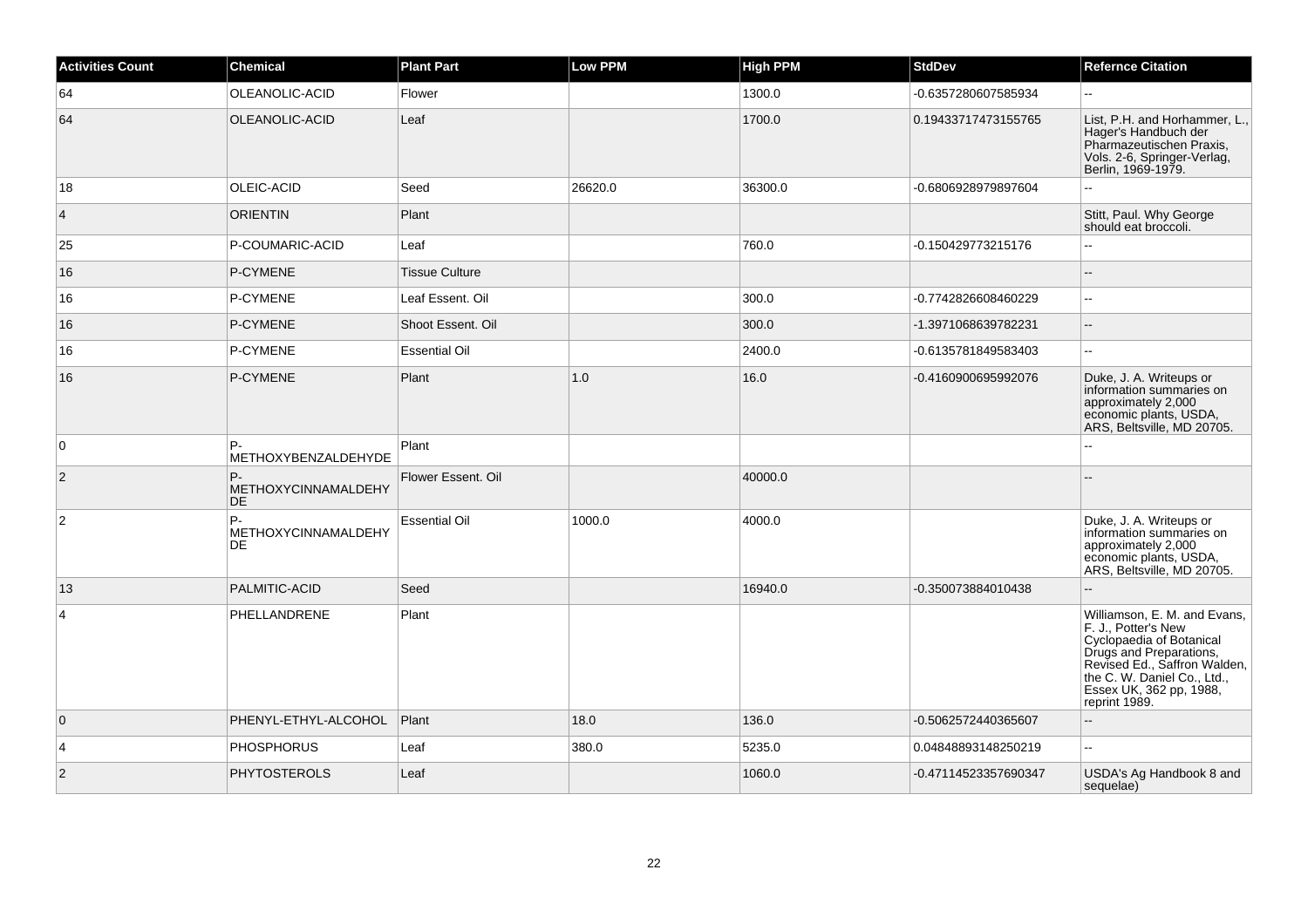| <b>Activities Count</b> | Chemical                                     | <b>Plant Part</b>     | Low PPM | <b>High PPM</b> | <b>StdDev</b>        | <b>Refernce Citation</b>                                                                                                                                                   |
|-------------------------|----------------------------------------------|-----------------------|---------|-----------------|----------------------|----------------------------------------------------------------------------------------------------------------------------------------------------------------------------|
| 0                       | <b>PLANTEOSE</b>                             | Seed                  |         |                 |                      |                                                                                                                                                                            |
| $\overline{0}$          | POLYSACCHARIDE                               | Seed                  |         |                 |                      |                                                                                                                                                                            |
| 14                      | POTASSIUM                                    | Leaf                  | 4290.0  | 42900.0         | 0.5544414923455223   | ۵۵                                                                                                                                                                         |
| $\mathbf{0}$            | <b>PROLINE</b>                               | Leaf                  |         | 5880.0          | -0.7770140055446013  | USDA's Ag Handbook 8 and<br>sequelae)                                                                                                                                      |
| 6                       | PROPIONIC-ACID                               | <b>Essential Oil</b>  |         |                 |                      | L.                                                                                                                                                                         |
| $\overline{0}$          | <b>PROTEIN</b>                               | Leaf                  | 33000.0 | 240000.0        | 0.28087283644332645  | --                                                                                                                                                                         |
| 0                       | <b>PROTEIN</b>                               | Seed                  |         | 214000.0        | -0.17609627257566335 | ш,                                                                                                                                                                         |
| 176                     | <b>QUERCETIN</b>                             | Leaf                  |         |                 |                      | $\overline{a}$                                                                                                                                                             |
| 0                       | QUERCETIN-3-O-<br><b>DIGLUCOSIDE</b>         | Leaf                  |         |                 |                      |                                                                                                                                                                            |
| $\overline{0}$          | QUERCETIN-GLYCOSIDE                          | Leaf                  |         |                 |                      | Bisset, N.G., ed. 1994.<br>Herbal Drugs and<br>Phytopharmaceuticals. CRC<br>Press. Boca Raton, FL. 566<br>pp.                                                              |
| 15                      | RIBOFLAVIN                                   | Leaf                  | 3.0     | 4.0             | -0.15911158075734227 | u.                                                                                                                                                                         |
| 57                      | ROSMARINIC-ACID                              | Plant                 | 1000.0  | 19000.0         | -0.5696167858896972  | --                                                                                                                                                                         |
| 57                      | ROSMARINIC-ACID                              | Shoot                 |         | 1300.0          | -0.7944986102342779  | --                                                                                                                                                                         |
| 57                      | ROSMARINIC-ACID                              | <b>Tissue Culture</b> |         |                 |                      |                                                                                                                                                                            |
| 57                      | ROSMARINIC-ACID                              | Root                  |         |                 |                      |                                                                                                                                                                            |
| 87                      | <b>RUTIN</b>                                 | Leaf                  |         |                 |                      |                                                                                                                                                                            |
| 5                       | <b>SABINENE</b>                              | Plant                 |         | 8.0             | -0.4483811260005284  | Die Nahrung. Pino, J.,<br>Rosado, A., Goire, I., Roncal,<br>E., and Garcia, I. 1993.<br>Analysis of the Essential Oil<br>from Cuban Basil. Die<br>Nahrung 37:(5): 501-504. |
| 5                       | <b>SABINENE</b>                              | Leaf Essent. Oil      | 2000.0  | 3900.0          | -0.5747006667443069  | $\overline{a}$                                                                                                                                                             |
| 5                       | <b>SABINENE</b>                              | <b>Essential Oil</b>  |         | 2500.0          | -0.5783801713741707  | ш,                                                                                                                                                                         |
| $\overline{5}$          | <b>SABINENE</b>                              | Shoot Essent, Oil     | 3100.0  | 3500.0          | -0.7938224515162632  | ц,                                                                                                                                                                         |
| 29                      | SAFROLE                                      | Plant                 | 60.0    | 400.0           | 0.8497176108557255   | ш,                                                                                                                                                                         |
| $\overline{0}$          | SALICYLIC-ACID-2-BETA-D-<br><b>GLUCOSIDE</b> | Leaf                  |         |                 |                      |                                                                                                                                                                            |
| $\mathbf 0$             | <b>SAMBULENE</b>                             | Leaf                  |         |                 |                      |                                                                                                                                                                            |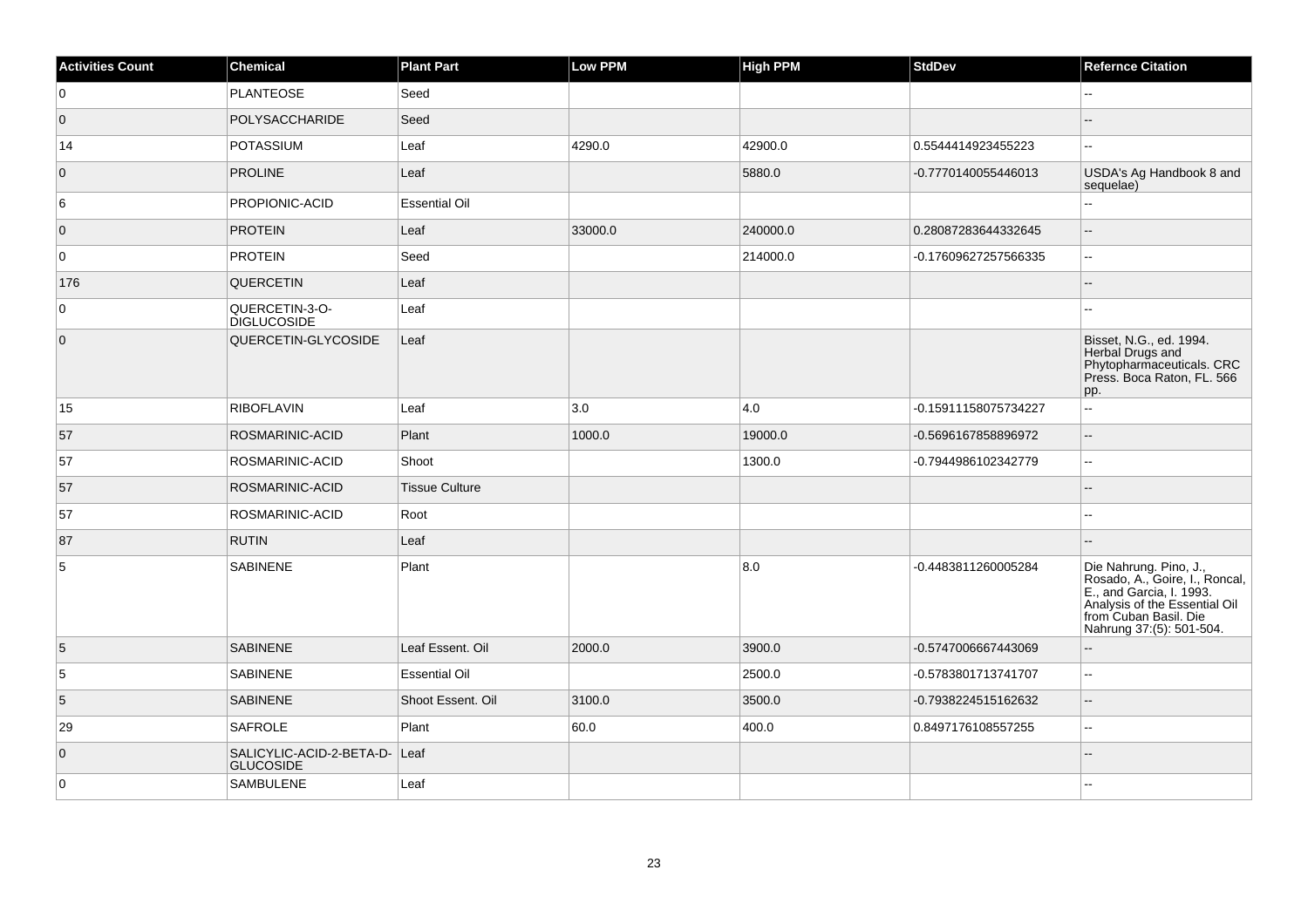| <b>Activities Count</b> | <b>Chemical</b>                             | <b>Plant Part</b>     | <b>Low PPM</b> | <b>High PPM</b> | <b>StdDev</b>        | <b>Refernce Citation</b>                                                                                                                                                   |
|-------------------------|---------------------------------------------|-----------------------|----------------|-----------------|----------------------|----------------------------------------------------------------------------------------------------------------------------------------------------------------------------|
| $\overline{0}$          | <b>SAPONIN</b>                              | Plant                 |                | 50000.0         | 0.6036784588712457   | List, P.H. and Horhammer, L.,<br>Hager's Handbuch der<br>Pharmazeutischen Praxis,<br>Vols. 2-6, Springer-Verlag,<br>Berlin, 1969-1979.                                     |
| $\mathbf{1}$            | <b>SERINE</b>                               | Leaf                  |                | 5610.0          | -1.1663710510980512  | USDA's Ag Handbook 8 and<br>sequelae)                                                                                                                                      |
| $\overline{0}$          | <b>SESQUITHUJENE</b>                        | Leaf                  |                |                 |                      | Leung, A. Y. and Foster, S.<br>1995. Encyclopedia of<br>Common Natural Ingredients<br>2nd Ed. John Wiley & Sons,<br>New York. 649 pp.                                      |
| $\overline{0}$          | <b>SESQUITHUJENE</b>                        | Plant                 |                |                 |                      |                                                                                                                                                                            |
| $\overline{1}$          | SODIUM                                      | Leaf                  | 120.0          | 890.0           | -0.4892147785607772  | $\sim$                                                                                                                                                                     |
| $\overline{1}$          | SODIUM                                      | Plant                 | 294.0          | 386.0           | -0.28271053121447925 | $\overline{\phantom{a}}$                                                                                                                                                   |
| $\overline{0}$          | SPATHULENOL                                 | Shoot Essent. Oil     |                | 16700.0         | 1.0                  | ÷.                                                                                                                                                                         |
| 8                       | STEARIC-ACID                                | Seed                  |                | 485.0           | -0.5548671871852875  | $\sim$                                                                                                                                                                     |
| 12                      | <b>STIGMASTEROL</b>                         | Plant                 |                |                 |                      | Stitt, Paul. Why George<br>should eat broccoli.                                                                                                                            |
| 12                      | <b>STIGMASTEROL</b>                         | Leaf                  |                | 180.0           | 1.194435720377775    |                                                                                                                                                                            |
| $\overline{7}$          | SUCCINIC-ACID                               | Plant                 |                |                 |                      | Stitt, Paul. Why George<br>should eat broccoli.                                                                                                                            |
| $\overline{0}$          | SYRINGIC-ACID-4-BETA-D-<br><b>GLUCOSIDE</b> | Leaf                  |                |                 |                      |                                                                                                                                                                            |
| $\overline{0}$          | SYRINGOYL-GLUCOSE                           | Leaf                  |                |                 |                      |                                                                                                                                                                            |
| $\overline{0}$          | <b>T-CADINOL</b>                            | Plant                 |                | 0.5             | -0.7318552362623783  | Die Nahrung. Pino, J.,<br>Rosado, A., Goire, I., Roncal,<br>E., and Garcia, I. 1993.<br>Analysis of the Essential Oil<br>from Cuban Basil. Die<br>Nahrung 37:(5): 501-504. |
| $\overline{0}$          | <b>T-CADINOL</b>                            | Shoot Essent. Oil     |                | 71400.0         |                      |                                                                                                                                                                            |
| $\overline{0}$          | <b>T-CADINOL</b>                            | Plant                 |                | 0.5             | -0.7318552362623783  | Die Nahrung. Pino, J.,<br>Rosado, A., Goire, I., Roncal,<br>E., and Garcia, I. 1993.<br>Analysis of the Essential Oil<br>from Cuban Basil, Die<br>Nahrung 37:(5): 501-504. |
| 35                      | <b>TANNIN</b>                               | Plant                 |                | 50000.0         | -0.4910667725786353  | List, P.H. and Horhammer, L.,<br>Hager's Handbuch der<br>Pharmazeutischen Praxis,<br>Vols. 2-6, Springer-Verlag,<br>Berlin, 1969-1979.                                     |
| 35                      | <b>TANNIN</b>                               | <b>Tissue Culture</b> |                |                 |                      |                                                                                                                                                                            |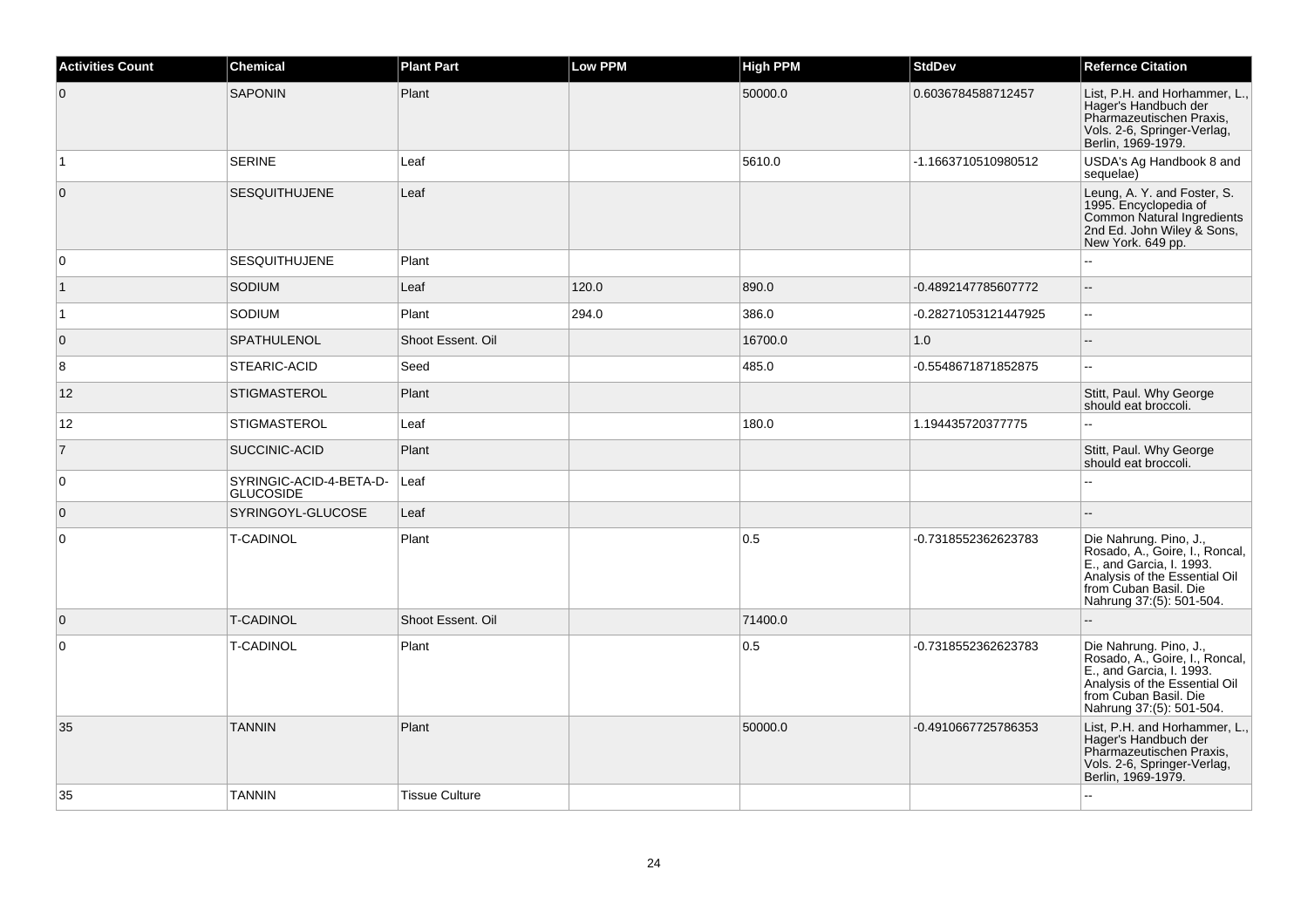| <b>Activities Count</b> | <b>Chemical</b>       | <b>Plant Part</b>    | Low PPM | <b>High PPM</b> | <b>StdDev</b>        | <b>Refernce Citation</b>                                                                                                                                                                                                                                                |
|-------------------------|-----------------------|----------------------|---------|-----------------|----------------------|-------------------------------------------------------------------------------------------------------------------------------------------------------------------------------------------------------------------------------------------------------------------------|
| $\overline{0}$          | <b>TERPINEN-1-OL</b>  | <b>Essential Oil</b> |         |                 |                      | $\overline{a}$                                                                                                                                                                                                                                                          |
| 23                      | TERPINEN-4-OL         | <b>Essential Oil</b> | 1700.0  | 6800.0          | -0.5510718514991831  | --                                                                                                                                                                                                                                                                      |
| 23                      | TERPINEN-4-OL         | Leaf Essent. Oil     | 24300.0 | 25700.0         | -0.33110328936252614 |                                                                                                                                                                                                                                                                         |
| 23                      | TERPINEN-4-OL         | Plant                | 2.0     | 120.0           | -0.2292113627770182  | Duke, J. A. Writeups or<br>information summaries on<br>approximately 2,000<br>economic plants, USDA,<br>ARS, Beltsville, MD 20705.                                                                                                                                      |
| 23                      | TERPINEN-4-OL         | Shoot Essent, Oil    |         |                 |                      |                                                                                                                                                                                                                                                                         |
| 0                       | <b>TERPINENE</b>      | Leaf                 |         |                 |                      | ц,                                                                                                                                                                                                                                                                      |
| 9                       | <b>TERPINOLENE</b>    | Leaf Essent. Oil     |         | 2600.0          | -0.536195561668254   | $\overline{a}$                                                                                                                                                                                                                                                          |
| 9                       | <b>TERPINOLENE</b>    | Shoot Essent. Oil    |         | 400.0           | $-1.0$               | ż.                                                                                                                                                                                                                                                                      |
| 9                       | <b>TERPINOLENE</b>    | Plant                | 1.0     | 22.0            | -0.5437369745244341  |                                                                                                                                                                                                                                                                         |
| 9                       | <b>TERPINOLENE</b>    | <b>Essential Oil</b> |         | 1000.0          | -0.38815736668905965 | L.                                                                                                                                                                                                                                                                      |
| 31                      | <b>THIAMIN</b>        | Leaf                 | 1.0     | 6.0             | -0.4802995853174522  | $\mathbf{u}$                                                                                                                                                                                                                                                            |
| $\overline{4}$          | <b>THREONINE</b>      | Leaf                 |         | 5880.0          | -1.3106860880630495  | USDA's Ag Handbook 8 and<br>sequelae)                                                                                                                                                                                                                                   |
| 71                      | <b>THYMOL</b>         | Shoot Essent. Oil    |         | 1000.0          | -0.6751908682417391  | Щ.                                                                                                                                                                                                                                                                      |
| 71                      | <b>THYMOL</b>         | Leaf                 |         | 1415.0          | 0.34997957884319775  | Ξ.                                                                                                                                                                                                                                                                      |
| 71                      | <b>THYMOL</b>         | <b>Essential Oil</b> |         |                 |                      |                                                                                                                                                                                                                                                                         |
| $\mathbf 0$             | TRANS-ALLO-OCIMENE    | Plant                |         |                 |                      |                                                                                                                                                                                                                                                                         |
| 8                       | TRANS-ANETHOLE        | Plant                | 11.0    | 74.0            | -0.4532712115799402  | Duke, J. A. Writeups or<br>information summaries on<br>approximately 2,000<br>economic plants, USDA,<br>ARS, Beltsville, MD 20705.                                                                                                                                      |
| 8                       | <b>TRANS-ANETHOLE</b> | Shoot Essent, Oil    |         | 6300.0          | $-1.0$               |                                                                                                                                                                                                                                                                         |
| 8                       | TRANS-ANETHOLE        | <b>Essential Oil</b> |         | 7400.0          | -1.2051729948329528  | Hussain, R.A., et. al. 1990.<br>Sweetening Agents of Plant<br>Origin: Phenylpropanoid<br>Constituents of Seven Sweet-<br>Tasting Plants. Econ. Bot. 44<br>2: 174-182. Program Collab.<br>Res. Pharm. Sci. Coll.<br>Pharmacy Univ. Illinois at<br>Chicago IL 60680, USA. |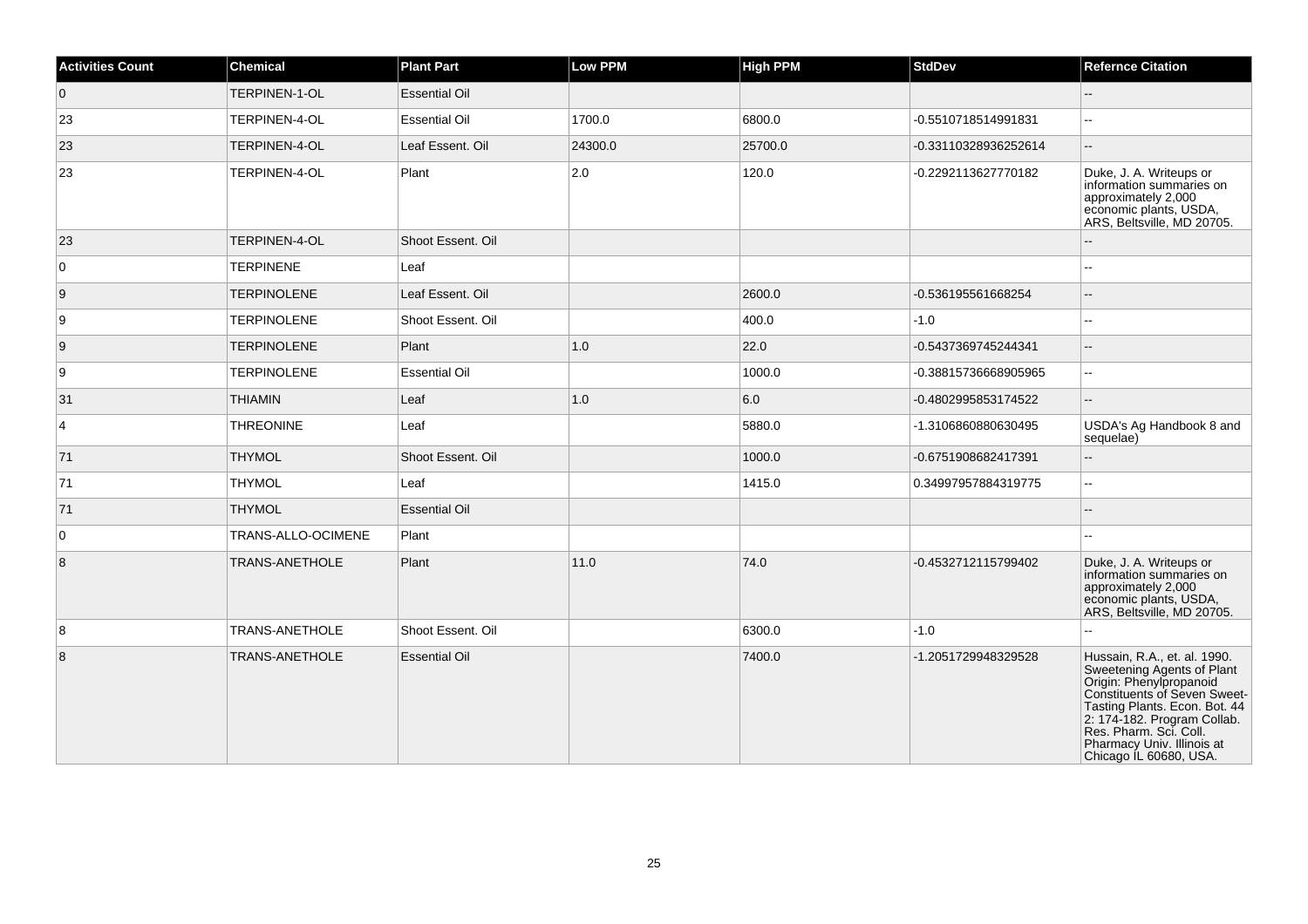| <b>Activities Count</b> | <b>Chemical</b>                      | <b>Plant Part</b>      | <b>Low PPM</b> | <b>High PPM</b> | <b>StdDev</b>        | <b>Refernce Citation</b>                                                                                                           |
|-------------------------|--------------------------------------|------------------------|----------------|-----------------|----------------------|------------------------------------------------------------------------------------------------------------------------------------|
| $\overline{0}$          | TRANS-CINNAMIC-ACID                  | Plant                  | 350.0          | 7000.0          |                      | Duke, J. A. Writeups or<br>information summaries on<br>approximately 2,000<br>economic plants, USDA,<br>ARS, Beltsville, MD 20705. |
| $\overline{0}$          | TRANS-CINNAMIC-ACID                  | Leaf Essent. Oil       |                |                 |                      |                                                                                                                                    |
| $\overline{0}$          | TRANS-CINNAMIC-ACID-<br>METHYL-ESTER | Plant                  | 350.0          | 7000.0          |                      | Duke, J. A. Writeups or<br>information summaries on<br>approximately 2,000<br>economic plants, USDA,<br>ARS, Beltsville, MD 20705. |
| $\overline{0}$          | TRANS-CINNAMIC-ACID-<br>METHYL-ESTER | Shoot Essent, Oil      |                | 126600.0        |                      |                                                                                                                                    |
| $\overline{0}$          | TRANS-CINNAMIC-ACID-<br>METHYL-ESTER | Leaf Essent. Oil       |                | 47300.0         |                      |                                                                                                                                    |
| $\overline{0}$          | TRANS-CINNAMIC-ACID-<br>METHYL-ESTER | Flower Essent. Oil     |                |                 |                      | $\sim$                                                                                                                             |
| $\overline{0}$          | TRANS-LINALOOL-OXIDE                 | <b>Essential Oil</b>   |                | 800.0           |                      | $\sim$                                                                                                                             |
| $\overline{0}$          | <b>TRANS-OCIMENE</b>                 | <b>Essential Oil</b>   |                | 16100.0         | -1.0567716958245414  | $\overline{\phantom{a}}$                                                                                                           |
| $\overline{0}$          | TRANS-OCIMENE                        | Plant                  | 8.0            | 161.0           | -0.42179956415038755 | Duke, J. A. Writeups or<br>information summaries on<br>approximately 2,000<br>economic plants, USDA,<br>ARS, Beltsville, MD 20705. |
| $\overline{0}$          | TRANS-SABINENE-<br><b>HYDRATE</b>    | <b>Essential Oil</b>   |                |                 |                      |                                                                                                                                    |
| $\overline{0}$          | TRANS-SABINENE-<br><b>HYDRATE</b>    | Plant                  |                |                 |                      |                                                                                                                                    |
| $\overline{0}$          | <b>TRICYCLENE</b>                    | <b>Essential Oil</b>   |                |                 |                      |                                                                                                                                    |
| 29                      | <b>TRYPTOPHAN</b>                    | Leaf                   |                | 2210.0          | -0.8173232064374916  | USDA's Ag Handbook 8 and<br>sequelae)                                                                                              |
| 8                       | <b>TYROSINE</b>                      | Leaf                   |                | 4320.0          | -1.0238955187502574  | USDA's Ag Handbook 8 and<br>sequelae)                                                                                              |
| $\mathbf 0$             | <b>UNDECYLALDEHYDE</b>               | Plant                  |                | 0.0             |                      |                                                                                                                                    |
| 89                      | URSOLIC-ACID                         | Stem                   |                | 845.0           | 0.7881966335751702   | Duke, J. A. Writeups or<br>information summaries on<br>approximately 2,000<br>economic plants, USDA,<br>ARS, Beltsville, MD 20705. |
| 89                      | URSOLIC-ACID                         | <b>Sprout Seedling</b> |                | 63.0            |                      | Duke, J. A. Writeups or<br>information summaries on<br>approximately 2,000<br>economic plants, USDA,<br>ARS, Beltsville, MD 20705. |
| 89                      | URSOLIC-ACID                         | Leaf                   |                |                 |                      |                                                                                                                                    |